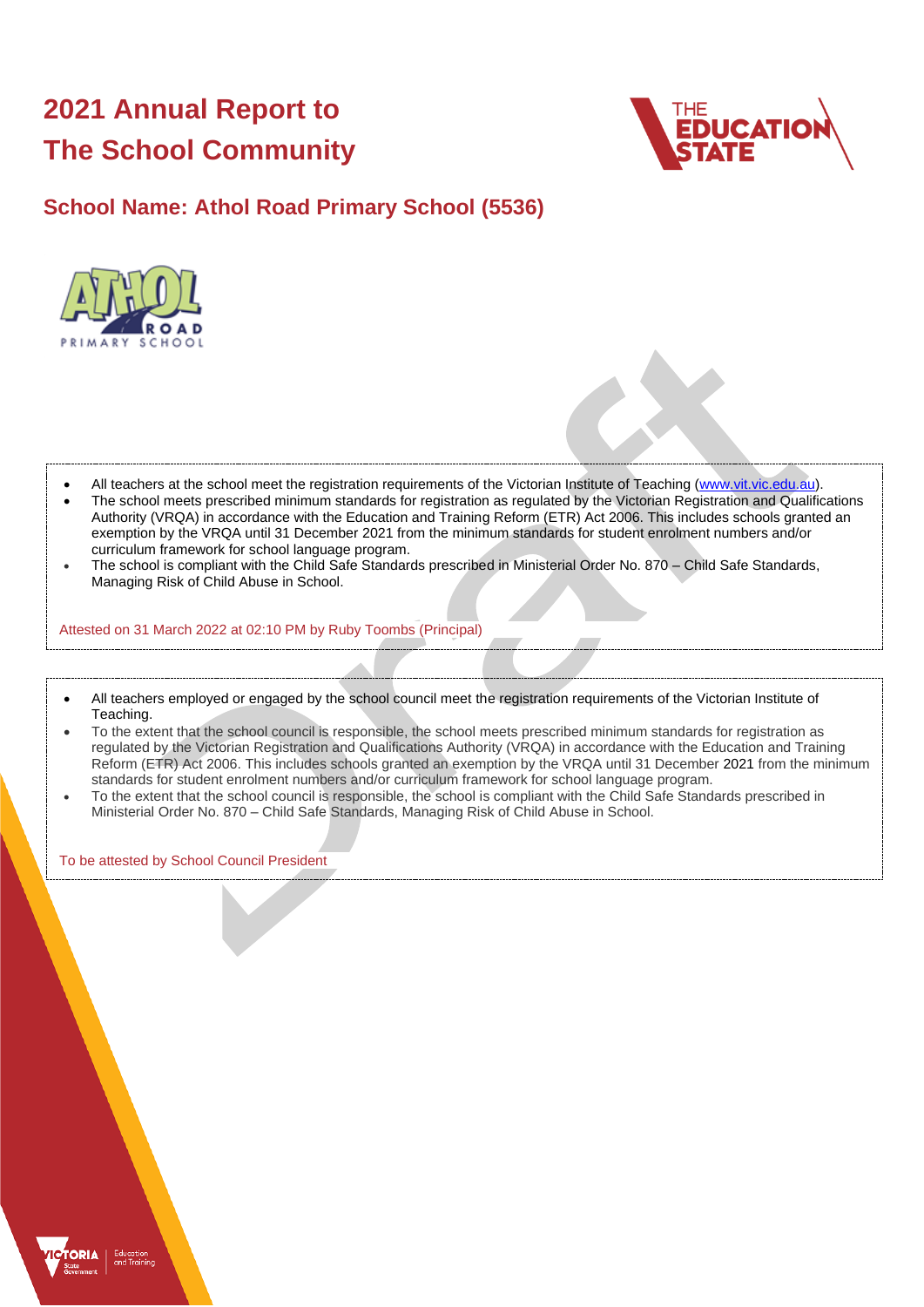

# How to read the Annual Report

### What does the *'About Our School'* commentary section of this report refer to?

The 'About our school' commentary provides a brief background on the school, an outline of the school's performance over the year and future directions.

The 'School Context' describes the school's vision, values and purpose. Details include the school's geographic location, size and structure, social characteristics, enrolment characteristics and special programs.

The 'Framework for Improving Student Outcomes (FISO)' section includes the improvement initiatives the school has selected and the progress they have made towards achieving them through the implementation of their School Strategic Plan and Annual Implementation Plan.

#### What does the *'Performance Summary'* section of this report refer to?

The Performance Summary includes the following:

#### **School Profile**

- student enrolment information
- the school's 'Student Family Occupation and Education' category
- a summary of parent responses in the Parent Opinion Survey, shown against the statewide average for Primary schools
- school staff responses in the area of School Climate in the School Staff Survey, shown against the statewide average for Primary schools

#### **Achievement**

- English and Mathematics for Teacher Judgements against the curriculum
- English and Mathematics for National Literacy and Numeracy tests (NAPLAN).

#### **Engagement**

Student attendance at school

#### **Wellbeing**

Student responses to two areas in the Student Attitudes to School Survey:

- Sense of Connectedness
- Management of Bullying

Results are displayed for the latest year and the average of the last four years (where available). As NAPLAN tests were not conducted in 2020, the NAPLAN 4-year average is the average of 2018, 2019 and 2021 data in the 2021 Performance Summary.

# Considering COVID-19 when interpreting the Performance Summary

The Victorian community's experience of COVID-19, including remote and flexible learning, had a significant impact on normal school operations in 2020 and 2021. This impacted the conduct of assessments and surveys. Readers should be aware of this when interpreting the Performance Summary.

For example, in 2020 and 2021 school-based surveys ran under changed circumstances, and NAPLAN was not conducted in 2020. Absence and attendance data during this period may have been influenced by local processes and procedures adopted in response to remote and flexible learning.

Schools should keep this in mind when using this data for planning and evaluation purposes.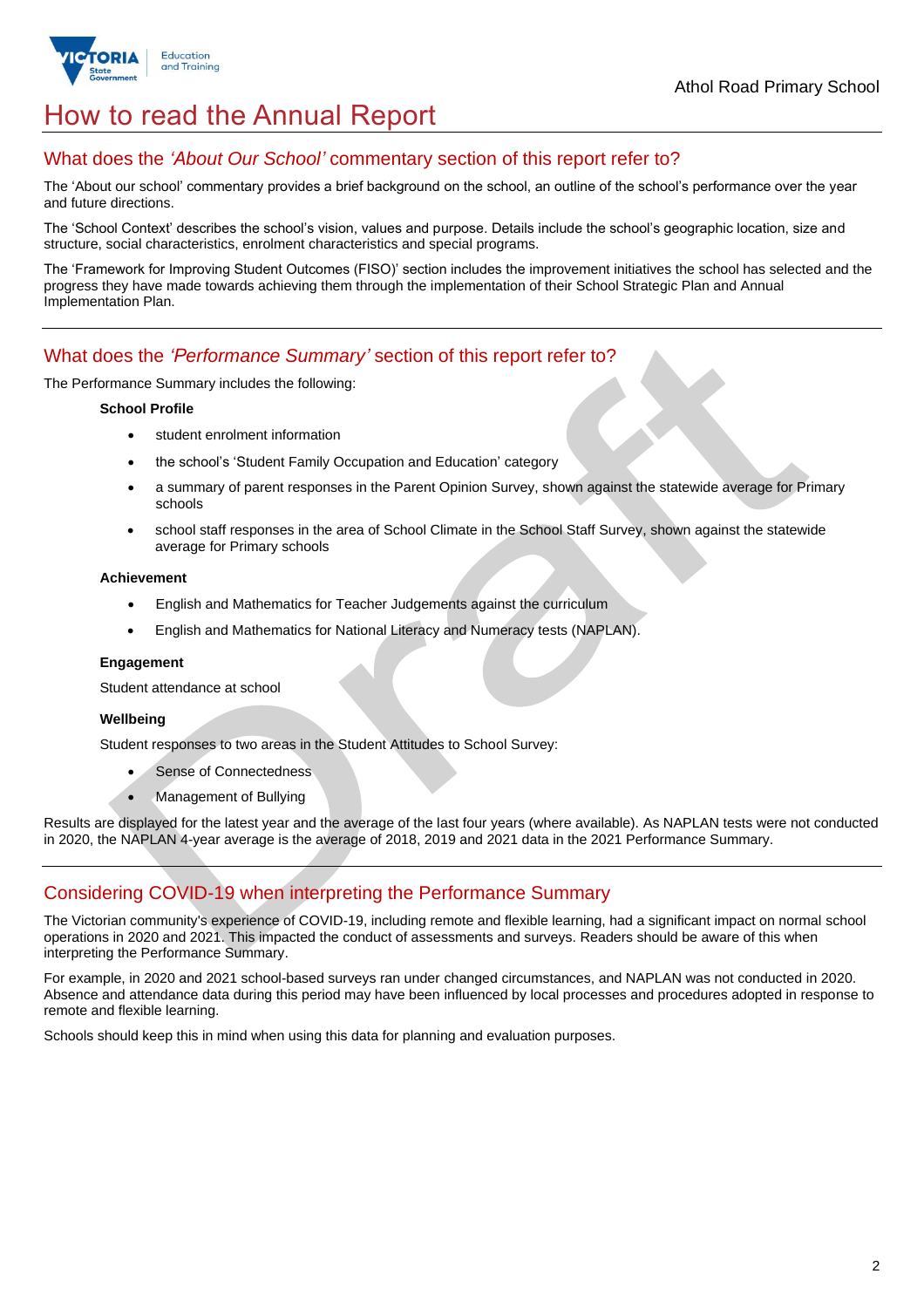

# How to read the Annual Report (continued)

#### What do *'Similar Schools'* refer to?

Similar Schools are a group of Victorian government schools with similar characteristics to the school.

This grouping of schools has been created by comparing each school's socio-economic background of students, the number of non-English speaking students and the school's size and location.

## What does *'NDP'* or '*NDA*' mean?

'NDP' refers to no data being published for privacy reasons or where there are insufficient underlying data. For example, very low numbers of participants or characteristics that may lead to identification will result in an 'NDP' label.

'NDA' refers to no data being available. Some schools have no data for particular measures due to low enrolments. There may be no students enrolled in some year levels, so school comparisons are not possible.

Note that new schools only have the latest year of data and no comparative data from previous years. The Department also recognises unique circumstances in Specialist, Select Entry, English Language, Community Schools and schools that changed school type recently, where school-to-school comparisons are not appropriate.

# What is the *'Victorian Curriculum'*?

The Victorian Curriculum F–10 sets out what every student should learn during his or her first eleven years of schooling. The curriculum is the common set of knowledge and skills required by students for life-long learning, social development and active and informed citizenship.

The Victorian Curriculum is assessed through teacher judgements of student achievement based on classroom learning.

The curriculum has been developed to ensure that school subjects and their achievement standards enable continuous learning for all students, including students with disabilities.

The 'Towards Foundation Level Victorian Curriculum' is integrated directly into the curriculum and is referred to as 'Levels A to D'.

'Levels A to D' may be used for students with disabilities or students who may have additional learning needs. These levels are not associated with any set age or year level that links chronological age to cognitive progress (i.e., there is no age expected standard of achievement for 'Levels A to D').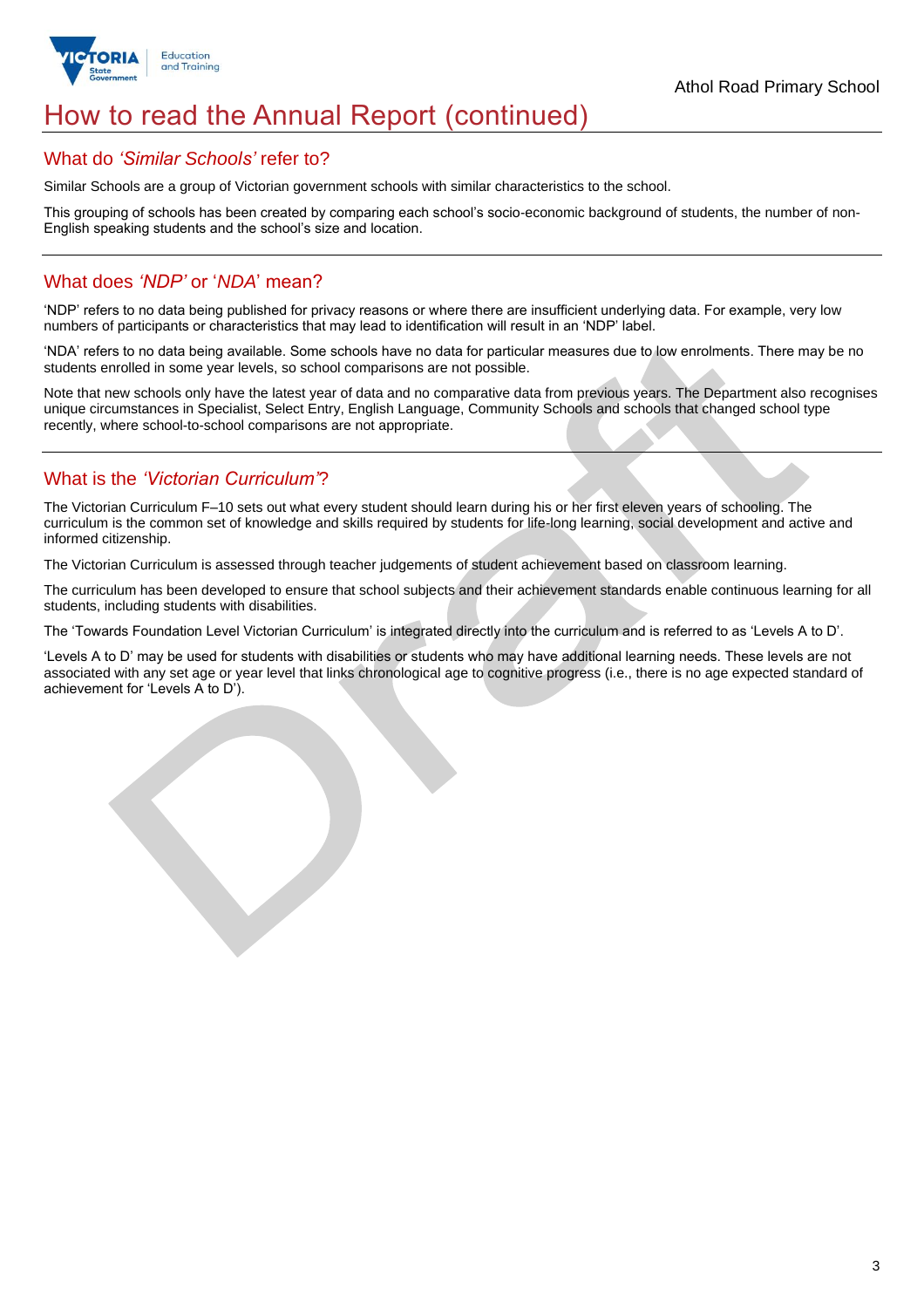

# **About Our School**

### School context

Athol Road Primary School is located in a culturally diverse but low socio-economic, residential suburb in South East Melbourne, approximately 28 kms from the CBD. The school has a range of buildings dating from different eras: 3 BER buildings consisting of:

• 2 multi-use learning spaces and a hall which has recently been converted into a fully equipped performing arts centre, while still accommodating physical education

• a double relocatable which houses the Visual Arts and Environmental Education programs

• 3 old, but well maintained1971/72 buildings which have been converted into multi-use spaces, one of which houses the onsite Early Learning Centre which offers a government funded kindergarten program: 15 hours for 66 four 4 year olds and 5 hours for 28 three year olds. An accredited playgroup program offers 2 sessions of 2 hours for up to 24 children and their parents who network with other parents in a friendly, supportive environment. These services support a seamless transition to primary school.

The school sports a synthetic grass oval catering for sports such as football, soccer, cricket as well as a grassed oval, colourful garden beds and covered playgrounds. Students and staff, supported by local businesses, School Council funding and successful small grants, have created five outdoor learning landscapes:

- Sustainable garden with wicking beds
- Indigenous revegetated area
- Garden of Hope
- **Wetlands**
- Desert Garden

• School farm was introduced in 2020 as part of the Environmental Education Program and incorporates a range of animals from cows, sheep, goats, alpacas, ducks and chickens.

Enrolment projections show an increase to around 400 students in 2024 but have remained stable in the 380s for a number of years. In 2022 there is an enrolment of 388 students:

- 386 students funded through the SRP and 2 international students
- 49% male and 51% female
- 86% speak a language other than English at home
- 20 students on temporary visas
- 18 students funded through the Program for Students with a Disability
- No staff or students from refugee or Aboriginal or Torres Strait Islander backgrounds
- 50% of families eligible for the Camps, Sport and Excursions Fund payments
- 25 different cultures speaking 24 different languages
- 25% of students living in single parent families
- 1 student in Out of Home Care while 5 others live with relatives other than their parents.
- Student Family Occupation index of 0.7841
- Student Family Occupation and Education index of 0.6425

The student body represents a wide range of culturally and linguistically diverse backgrounds with the highest percentage originating from Vietnamese and Cambodian backgrounds. Each student is respected as a unique individual who brings a wealth of diverse experiences to the learning space. To maximise the potential of each student, teachers focus on developing rapport and trust, not only between themselves and the students but also amongst students and families. The school strongly believes the emotional and physical wellbeing of students is pivotal to their success at school and in their future lives. The building of supportive caring relationships which foster a strong sense of connectedness and belonging is central to the building of each student's knowledge and skills in Reading, Writing and Mathematics. Leadership is committed to balancing the high expectations for the academic progress of all learners with its commitment to supporting student self-esteem, self-efficacy and a global mindset.

The school employs 62 staff members: 2 Principal Class, 2 Administration staff, 1 Leading Teacher, 4 Learning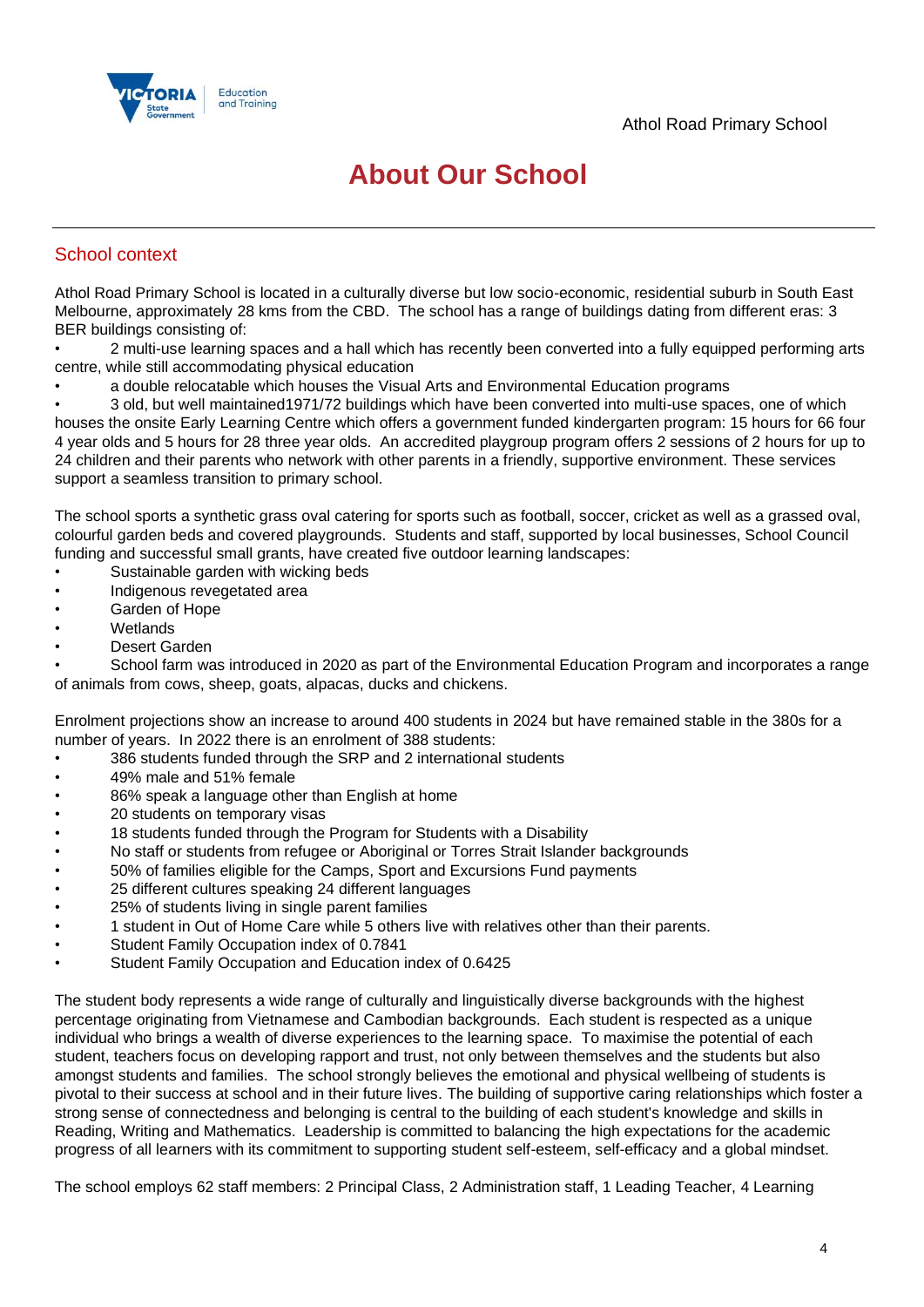

Specialists, 31 teachers (including 3 kindergarten teachers), 4 Kindergarten assistants and 18 Education Support staff, including Vietnamese and Cambodian aides who support the school's multicultural community. Other cultures represented in the school are supported through interpreters and access to translated information. A full-time and a part-time Psychologist and a part-time Speech Pathologist support students and families. The school's pedagogical plan drives teaching and learning in flexible spaces through a comprehensive, integrated curriculum approach which emphasises the building of strong literacy and numeracy skills. Every teacher is responsible for the learning and wellbeing of every student.

The school lives its vision of 'creating a vibrant learning community where lives are transformed and individuals inspired to achieve beyond what they ever believed possible'. The school's RICH values of building Respect, encouraging Innovation, valuing Community and setting High Expectations foster a learning environment where each individual is challenged to grow emotionally, intellectually and socially. Students are taught to work cooperatively with others, think laterally, make their own decisions and be responsible for their own learning and behaviour. The school curriculum is designed to foster curiosity and develop higher order thinking which allows students to solve problems, gain understanding and discover new meanings and ideas. Student Voice, Agency and Leadership is integrated into all aspects of student learning and the school environment. All students are valued and acknowledged as having unique perspectives on learning, teaching and schooling. Students are provided with opportunities to express their ideas and thoughts and actively shape their own education. The school has zero tolerance for child abuse and is committed to providing a child safe environment where children and young people feel safe with their voices being heard about decisions that affect their lives. This commitment applies across all school environments (eg. camps, online) and Outside School Hours Care.

Athol Road Primary School operates as a Professional Learning Community where teachers work collaboratively, in Professional Learning Teams, with a collective commitment and accountability to improve student learning outcomes. Every teacher is responsible for ensuring that the individual needs, interests and learning styles of all students are at the centre of every decision. The English as an Additional Language Companion is used to support and report on the learning of the large number of students with English as an Additional Language. Students commence Foundation with very low levels of language and steadily build through Years 1/2 but may still enter Year 3 behind their Englishspeaking peers. Completing the National Assessment Plan for Literacy and Numeracy (NAPLAN) in Year 3 is a significant challenge for our students. The school identifies oral language development as crucial in building strong literacy and numeracy skills. The development of a whole school Assessment Schedule provides clear direction for the collection of data to drive teaching and learning. The school is committed to building the capacity of all teachers through professional learning which builds common understandings and ensures learning is personalised to meet the individual needs of both teachers and students.

Athol Road Primary School enriches the bodies, minds and creativity of students through a diverse range of learning experiences/opportunities:

- Environmental Education with a focus on sustainability
- Physical Education, Interschool Sports, Athletics and Swimming
- Performing Arts, Senior and Junior Choirs, School Concert, school band and instrumental groups
- Visual Arts incorporating Digital Media
- LOTE: Mandarin
- STEM: Science, Technology, Engineering and Mathematics
- Access to technology through 1:1 Chromebook program in Year  $3 6$ , iPads and notebooks
- Robotics and Coding
- Out of School Hours Care
- Breakfast Club

# Framework for Improving Student Outcomes (FISO)

In 2021 Athol Road Primary School opted for the DET priorities of Learning Catch-up and Extension, Happy, Active and Healthy Kids and Connected Schools which linked closely to the School's Strategic Plan Key Improvement Strategies (KIS) and FISO dimensions of Building Leadership Teams and Evaluating Impact on Learning.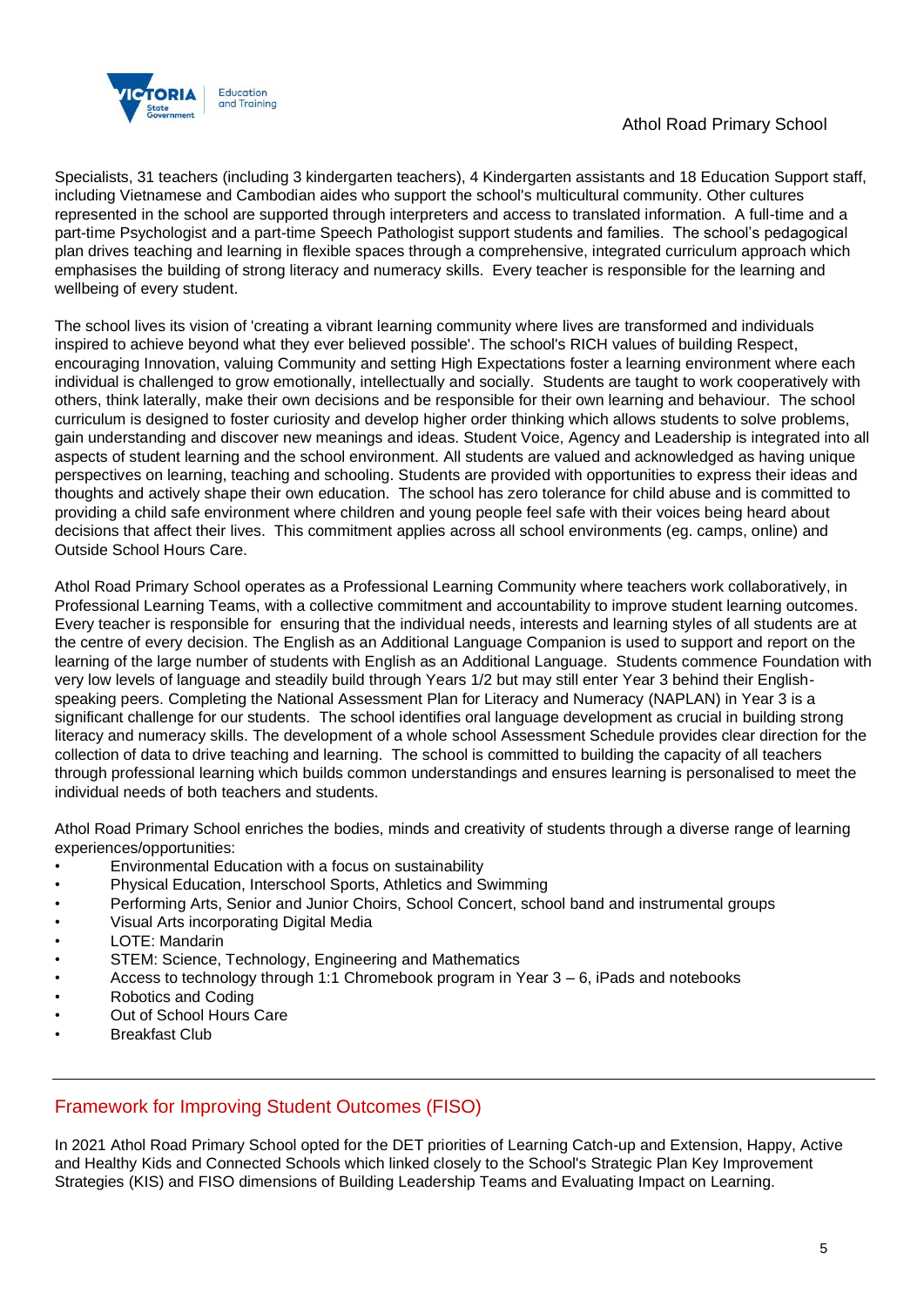

The school's highly collaborative environment which was well established prior to remote learning, significantly supported Professional Learning Teams (PLTs) to adjust to the online learning environment and maintain focus on the KIS. During onsite and online learning, PLTs continued to refine their use of the Improvement Cycle to build teacher practice to improve student learning outcomes, particularly in the 'Implement and Monitor' phase. They regularly identified students who were not tracking towards the Improvement Cycle target and took appropriate action to ensure that as many students met the set target as possible.

With the school-wide focus of students making 12 - 18 months growth in 2021, Improvement Cycles had a more targeted approach, particularly identifying students who had not made 6 months growth in the first 6 months of 2021, as well as students who were well above the expected standards. Identified students were placed in intensive targeted teaching groups to address their specific learning needs.

During Remote Learning, PLTs continued to implement Improvement Cycles to maximise student learning outcomes. In PLTs Learning Specialists used specific protocols to promote richer discussions about their practice. One such protocol enabled teachers to be precise about what an agreed practice change would look like in the learning environment.

As a PLC Link school, work has been conducted with other schools to develop their PLC practices through observing and sharing of practices. Unfortunately due to COVID restrictions, the PLC Link Open Days had to be cancelled and many strategies in the PLC Link Implementation Plan were unable to be implemented. Many keys strategies had to be modified to suit the online environment which meant that progress was limited, however, online opportunities were developed to build the collaborative relationships and commence the sharing of practices and resources. The online platform continues to be a focus and a blend of online and face to face is recommended as the school moves forward.

There continued to be a strong focus on building the capacity of teachers to teach and assess core English and Math concepts, targeting the individual needs of students. A key focus across the Professional Learning Community has been developing teacher capacity to analyse student writing formatively. Whole-staff professional learning sessions and use of the text 'The Writing Revolution' increased teacher ability to more accurately and confidently identify student point of need and make appropriate interventions.

Professional learning was delivered with both whole-school and team-specific foci. Whole school professional learning program focused on assessment, speaking and listening and linking the English and EAL curriculum to effectively target the needs of students. Team-specific professional learning sessions developed teacher capacity to address the learning needs of their students in English and Maths and included the fundamentals of writing, grammatical language of sentences, teaching and assessing Math concepts, differentiation in Integrated Maths and formative assessment in Maths.

Building leadership capacity is an ongoing priority at Athol Road Primary School. In 2021, three Team Leaders participated in the Inspiring Teacher Leadership (ITL) course to support and further build their leadership practice. ITL is a program designed to build the capacity of teacher leaders to lead learning and promote a school culture of learning. The 3 Team Leaders worked with the Assistant Principal in a mentor partnership and, over the course of the year, participated in collaborative workshops to build knowledge and skills in:

- Strengthening their identities as leaders and learners and connecting the learning to moral purpose
- Building partnerships by investigating new forms of learning relationships within their teams

• Leading and navigating the landscape of learning by inspiring excellence in learning and teaching through collaboration

• Leading change using research and evidence-based practices to achieve improved outcomes linked to their team priorities

The 3 Team Leaders successfully completed the course and presented their leadership learning to the ITL presenters and other participating Teacher Leaders and Principal mentors from other schools. Participation in this program has built the leadership capacity of team leaders and inspired the culture of learning within and across teams.

With Remote Learning and the delivery of lessons online, there was a strong emphasis on providing opportunities for parents/carers to actively participate in the learning journey and provide feedback. This was achieved through the use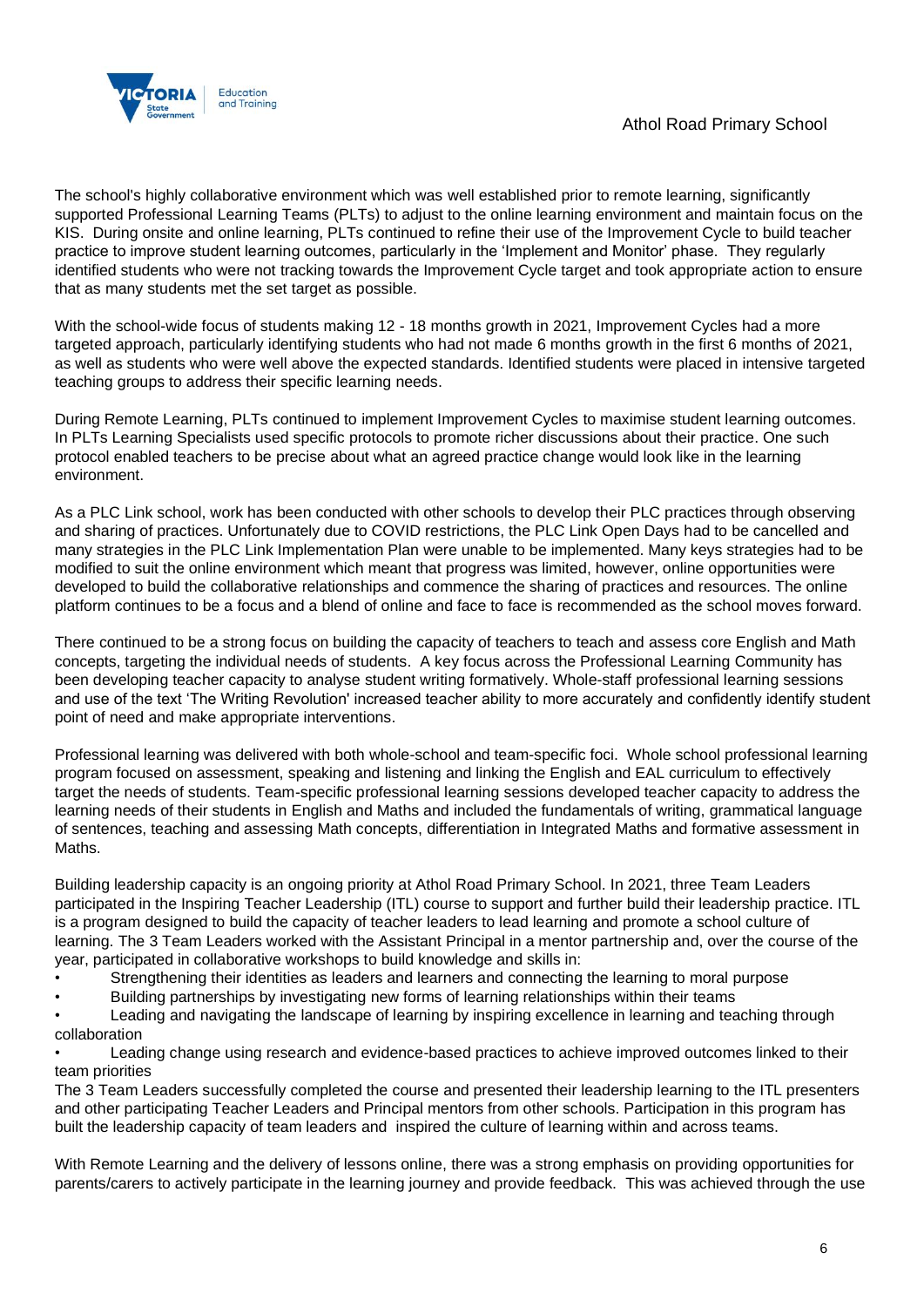

of Seesaw which strengthened the home school partnership. This has also involved building the capacity of all staff: teachers, specialists, allied health, integration aides and office staff. The Seesaw 'Partner with Families' resource supported teachers in using consistent strategies across the school.

#### Achievement

COVID lockdowns significantly impacted how teachers delivered student learning and the ways in which students responded to the new way of learning, especially given the high percentage of students learning from homes where English was not the main language and where adult support and supervision was limited. With the support of multicultural aides, integration aides, school speech pathologist and school social worker, teachers found ways to personalise the learning for students. With ARPS being a Professional Learning Community teachers were able to continue all of the collaborative practices and processes around planning which is a strong feature of our school.

The 2021 Annual Implementation Plan focused on attaining high quality learning outcomes in Reading and Mathematics. The key focus for Literacy instruction in 2021 was to strengthen students' skills in phonics, particularly in the junior years. The Little Learners Love Literacy program, a phonics-based approach to literacy, was formally introduced to Foundation-Year 2 students in 2021. This is an evidence-based program that focuses on the explicit, sequential teaching of phonics. Since its introduction teachers have noticed significant improvement in the students' knowledge of sounds and letters. The highly explicit, systematic and engaging format has stimulated students' interest in literacy learning.

In another year of COVID-related learning disruptions, it was pleasing to note that teacher judgement of student achievement in English, placed almost 95% of students from Foundation to Year 6 who were assessed on the English Curriculum as at or above the expected standards. This is well above the average of similar schools (76%) and above the state average (86%)

64% students were assessed on the Victorian Curriculum F-10 English as an Additional Language. 58% of these EAL students are on Pathway A and 42% of these EAL students are on Pathway B, working towards developing English language competence in the modes of Speaking and Listening, Reading and Viewing and Writing.

Only one international student was enrolled at the school in 2021 and achieved all outcomes at the expected standards in all areas of the curriculum.

#### In NAPLAN READING

• 73% of Year 3 students scored in the top three bands for Reading, above the average of students in similar schools: 67%.

• 61% of Year 5 students scored in the top three bands, also above the average of students in similar schools: 55%.

#### In NAPLAN NUMERACY

• 75% of Year 3 students were placed in the top three bands, above both similar schools: 54% and the state average of 66%

• 53% of Year 5 students scored in the top three bands of NAPLAN, above the average of similar schools: 46%.

They key focus for Mathematics instruction in 2021 was refining the use of questioning to encourage a higher level and quality of student voice. Teachers continued to develop their understanding of creating and assessing rich problem solving tasks

Although there were a number of challenges owing to COVID disruptions in 2021, it was very pleasing that the teacher judgement of student achievement in Mathematics, placed 79% of Foundation to Year 6 students at or above the expected standards. This is above the average of similar schools, which placed around 73% of students at or above the expected standards. It was great to see that 26% of students in Years 1 - 6 value added to their year of learning by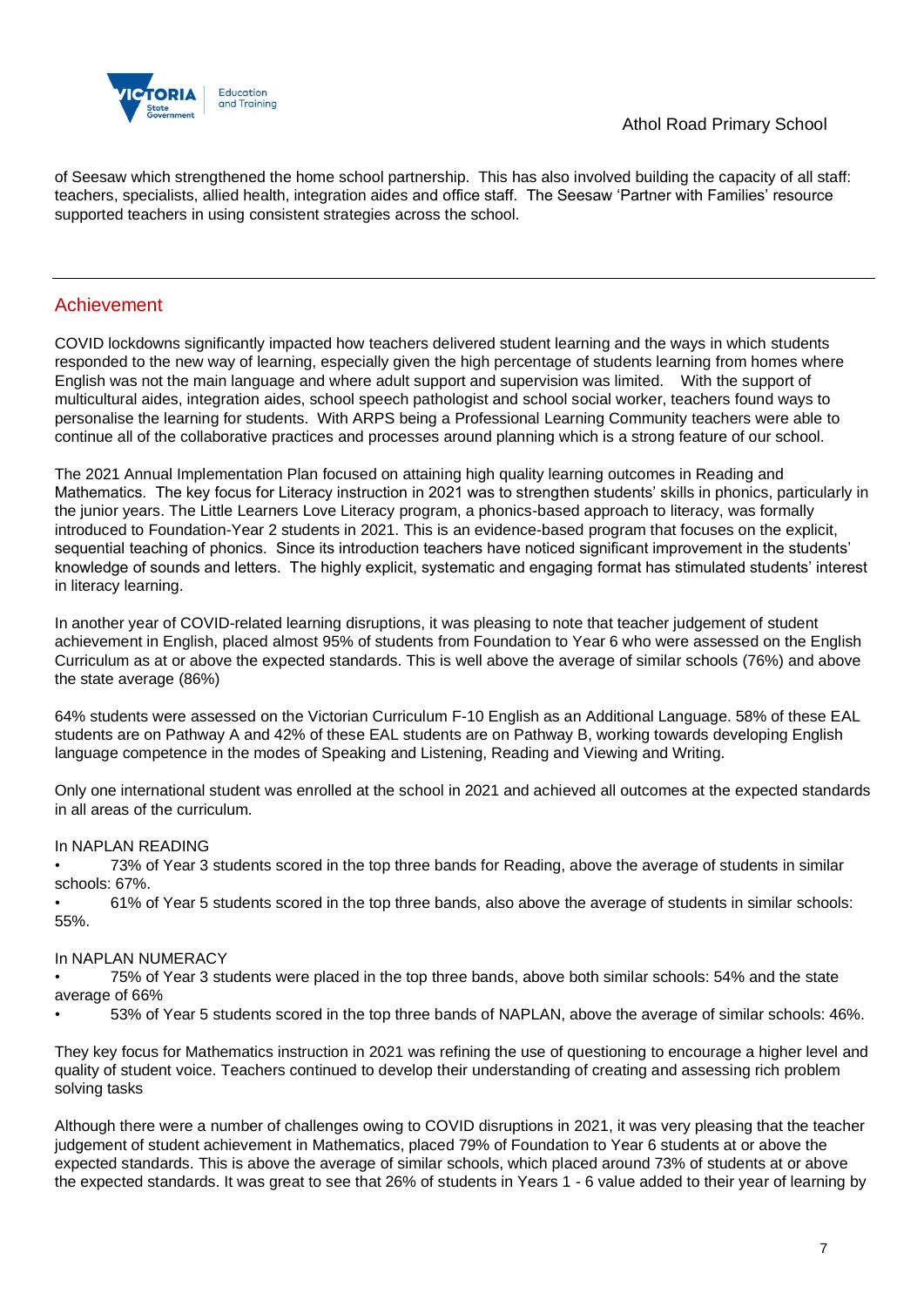

making more than the minimum of 12 months growth in Mathematics.

The Tutor Learning Initiative (TLI) was introduced in 2021 to provide additional support to students who did not make the expected learning growth in 2020, owing to COVID lockdowns. The program focused on small groups or individual students working on a targeted need. Unfortunately, this was mainly delivered online in Semester 2 as a result of lockdown which presented challenges that impacted the learning of students with low levels of motivation, engagement, lack of support at home because of the language barrier, change in routine and other family challenges. While all students had access to devices, the level of engagement varied from student to student and year level to year level.

Although there were again disruptions to learning, students involved in TLI made significant growth in Reading showing that this initiative is beneficial for these students whose learning was impacted by COVID.

Reading data: 100% of students in Year 2, 81% of students in Year 3 and 84% of students in Year 4 made 12 months or more growth.

Maths data: 86% of students in Year 2, 68% of students in Year 3 and 100% of students in Year 4 made 18 months growth.

Year 1 students joined the tutoring program for Maths for last 6 months of 2021 and, in this time, 75% of students made 12 months growth.

Students in the Program for Students with Disabilities (PSD) successfully worked through an Individual Learning Plan (ILPs) with targeted goals and strategies catering for the different learning and social/emotional needs of each student. ILPs were monitored throughout the year and regular Student Support Group (SSG) meetings ensured a collaborative approach was delivered and the home school partnership was still connected during both onsite and remote learning. PSD students had extra support provided during remote learning either by attending onsite daily from 9am - 1pm or through 1:1 online support of teacher, integration aide, speech therapist, psychologist and or social worker depending on the need required.

# Engagement

High levels of student attendance and engagement enabled students to maximise their potential and actively participate in their learning. Regular communication, positive encouragement and the ongoing follow up and check ins during remote learning and onsite learning ensured student attendance continued to be high. The data shows the school has achieved higher attendance than similar schools and higher than the state school average. The significance and the importance of how school attendance impacts student learning outcomes is a strong, clear message communicated to the school community on an ongoing basis. There has also been a strong emphasis on reducing lateness and this will continue to be an ongoing focus. Sentral attendance and lateness data is monitored and followed up regularly. This has proven effective in reducing unexplained absences. Family holidays throughout the year are always highly discouraged and due to travel restrictions, this also led to a positive impact on the student attendance rate.

During remote learning teaching plans included a daily attendance question to ensure that students were tuning in to lessons and completing tasks online. A range of communication tools have been utilised to maintain contact and support students and families such as, telephone calls, emails, Sentral, Webex, Zoom, Google Meets and Seesaw. The Sentral Parent Portal is now being used 100% of the time for all communication purposes: attendance, newsletters, messages, school events and all student reports.

Using Seesaw as a tool to strengthen the home-school partnership and engage parents/carers in their child's learning was a focus in 2021. Remote learning accelerated teacher knowledge and skills and increased parent and student engagement in using Seesaw confidently and creatively. Teachers are continuing to use Seesaw in an authentic way to share and extend student learning and also to build positive relationships. To date the most successful strategies have been:

• weekly posts and informative videos on Seesaw to build understanding so that families can further support learning at home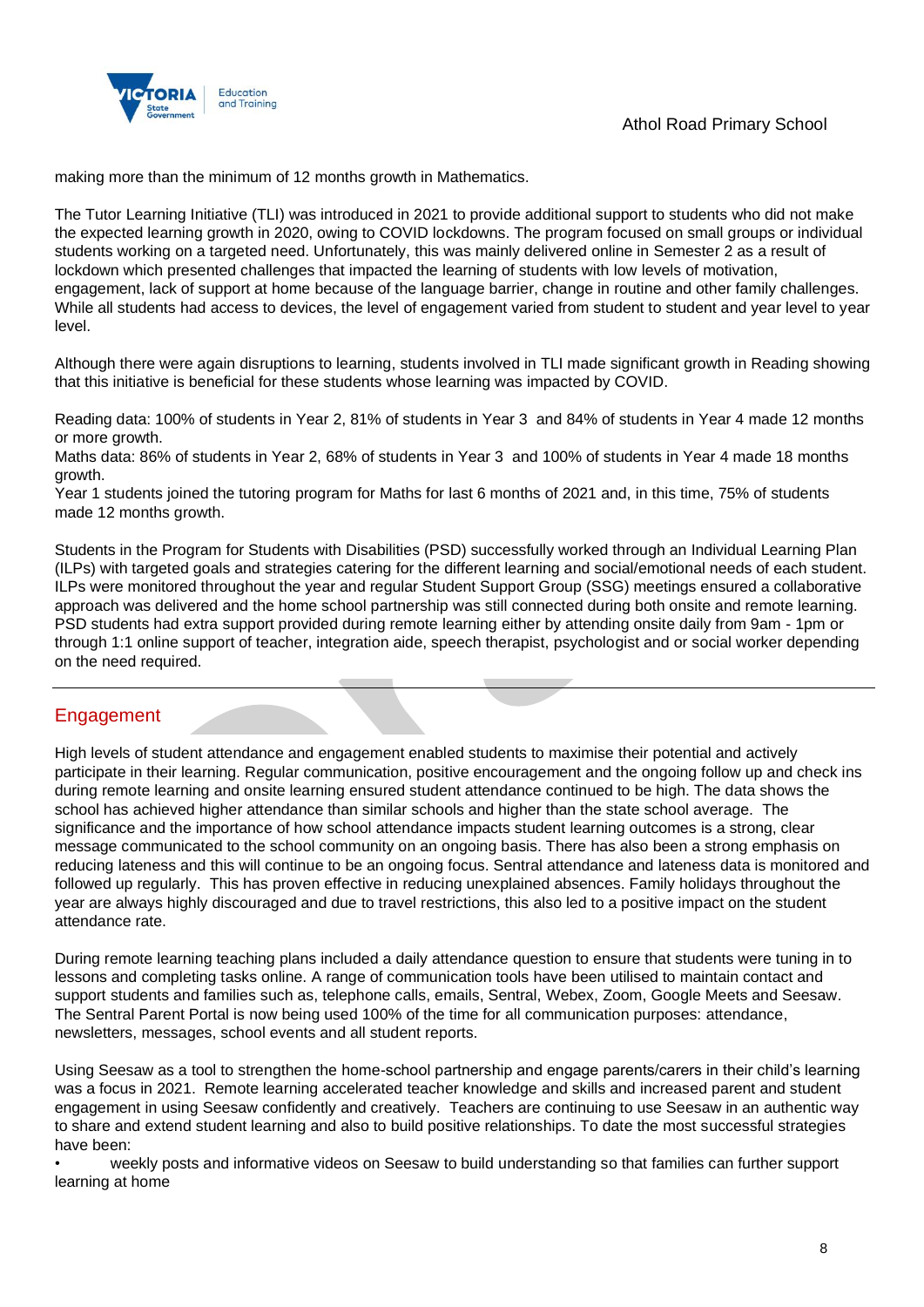

• short activities that families can do together easily at home to support and consolidate what they are learning at school

• using Seesaw to provide feedback, promote student reflection, showcase learning and share achievements with parents.

Messaging and sharing information with parents directly through Seesaw is also assisting in opening communication and strengthening partnerships. Further development of Seesaw and Student Voice is being explored at all levels to further increase student engagement and parent participation.

Due to COVID restrictions many family engagement activities and events in 2021 such as Family Cooking Classes, Choir Performances, Learning expos, Parenting courses, Respectful Relationships Family Forum and School Concert, did not go ahead or had to be delivered online. Fortunately during Education week, Twilight School was able to go ahead onsite and provided parents with a range of opportunities to attend school and participate in engaging and collaborative learning activities.

Parent Teacher Interviews and Student Led Conferences were scheduled to be held onsite at the commencement of Term 3 but, due to the COVID lockdown, face to face interviews were cancelled and were conducted over the phone or Webex. Student reports were published on Sentral and teachers, students and parents spent time discussing the report by highlighting the student achievements in Semester 1 and outlining the learning goals for Semester 2.

The Attitudes to School Survey results were distributed to all teams. Teachers unpacked the data and identified areas which needed further exploration. Overall the Year 6 student results were more positive than those of the Year 4 and Year 5 students, especially in the areas of Student Voice and Agency and Life Satisfaction. Year 4 was the lowest cohort. Clearly there is still work to be done in improving Student Voice, Agency and Leadership (SVAL). The data reflects the need to strengthen SVAL in the younger years and ensure the language of Student Voice is used and the practices are embedded and transparent in all areas of the curriculum.

Teachers, Integration Aides, School Allied Health Professionals and NDIS Allied Health Professionals worked collaboratively to deliver a coordinated approach to support the learning and social and emotional needs of students requiring additional support. Whilst this was challenging at times during remote learning, students were supported through online small group and 1:1 sessions and parent participation was highly encouraged and strongly supported.

Student Support Group meetings were delivered by phone or Webex meetings. The Allied Health and the Wellbeing Team held regular meetings via Webex to ensure a consistent focus was delivered and issues which arose were dealt with collaboratively. At times this was challenging as many families faced COVID stress, remote learning fatigue and some were also dealing with positive COVID cases in the household. On a positive note, the school started to see more families engaging with teachers and wellbeing services offered at the school, resulting in an increased sense of connection for students and families within the school community.

The school community also developed a greater awareness of Be You and Respectful Relationships and its impact on wellbeing. This work will continue as Be You and Respectful Relationships will be included in the Student Voice Action Plans.

# **Wellbeing**

Athol Road Primary School's wellbeing strategy which is based on the 'Be You Framework' has guided the whole school approach to wellbeing which promotes connection, resilience and positive mental health outcomes for families, students and educators. With the challenges of remote learning and the increasing wellbeing needs across a large number of families, it was particularly important for the school to keep delivering the Social and Emotional Learning (SEL) initiatives, as planned. Teachers found different ways to deliver social and emotional learning effectively during remote learning and ensured the targeted areas which were identified from the ACER Social Emotional Wellbeing survey results were still being delivered.

The 'Social Emotional Learning (SEL) Framework' informed team planning with teachers ensuring that a combination of online and face to face lessons addressed the areas of self & social awareness and self & social management.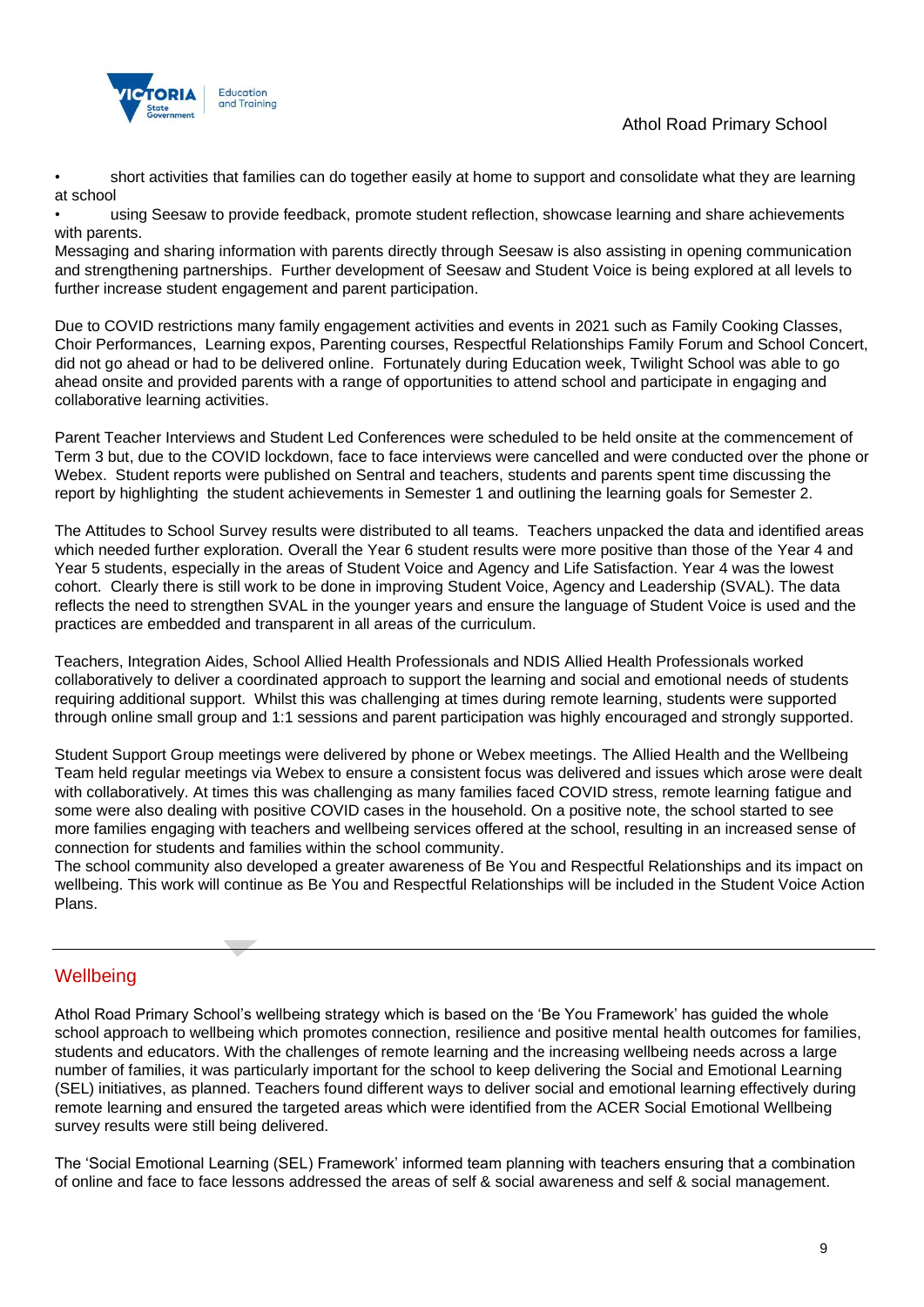

During remote learning, the introduction of Well-being Wednesdays provided teachers and students with clearly defined time to explore wellbeing, build positive behaviours and implement daily practices to improve wellbeing. These remote strategies translated back to onsite learning.

Lifeskills Go supported teachers to deliver the SEL lessons using an integrated approach, incorporating personal and social capability, critical and creative thinking and intercultural understanding. Teachers consistently used the daily weather report to identify and record how each student was feeling at different times of the day (quick check ins morning, after lunch, etc.). Students identified their emotions to help communicate their feelings and learn strategies to regulate emotions. Teachers found this very useful in both the remote and onsite settings as they were able to quickly and visibly use the weather reports, interact with individual students to ascertain why they felt a certain way in order to provide support for those students in emotional distress. Breakdowns of the student's weather report over time were able to be generated. This proved valuable for parent-teacher conferences, determining trends and identifying whether behavioural intervention was required.

Teachers used the 'Respectful Relationships' (RR) teaching and learning resources across all year levels to build a clear understanding of the qualities of healthy relationships, such as trust, personal safety, respect, honesty, acceptance and loyalty. Students worked both online and face to face to cover issues such as gender stereotypes, abusive behaviour and discrimination. Students explored a range of qualities and characteristics that promote and develop empathy, resilience and inclusivity. In Term 3, some teachers attended the Respectful Relationships and Student Voice online webinars and then delivered the learning at a whole school online Staff Professional learning meeting. As a result, teachers incorporated a Student Voice Action Plan to drive the RR curriculum in Term 4.

Many school programs were planned and delivered with a focus on healthy minds and healthy bodies. These included:

1. Backflips Against Bullying presentation to all students supported by Action Education resources and activities implemented in the curriculum. Education has been provided for staff, parents and their families around bullying through online resources.

2. Free A Voice – a whole school presentation to students – using poetry and dance to inspire students to believe in themselves, have aspirations and empower them to implement actions to achieve set goals.

3. Resilient Youth PLAY program, a full day training for Peer Mediators, was run to build empowerment in students, reduce bullying, create a sense of belonging, encourage responsibility and teamwork and teach the importance of rules and positive values

4. An extra teacher was employed one day a week to deliver and increase the engagement of students in programs to support the healthy, active and happy kids priority. New initiatives were implemented through the Sporting Schools Grant: Lawn bowling in partnership with the Burden Park Bowling Club and Golf in partnership with the Keysborough Golf Club. These initiatives proved to be a huge success in engaging Year 3 - 6 students in new learning experiences and, as a result, school bowls and golf equipment has been purchased to implement the programs through the Physical Education Program.

5. Athol Road Primary School was recognised through the Healthy Schools Achievement Program for completion of all of the 7 the health priority areas: Physical Activity & Movement; Mental Health and Wellbeing; Sexual Health & Wellbeing; Safe Environments; Sun Protection; Healthy Eating and Oral Health; Tobacco, Alcohol and Other Drugs.

Year 4 - 6 students who completed the Student Attitudes to School Survey indicated that they felt a strong sense of connectedness to school and endorsed the school's management of bullying to a high level. These results can be attributed to the commitment which the staff, as a collective group, are putting into the area of wellbeing to support student learning on an ongoing basis.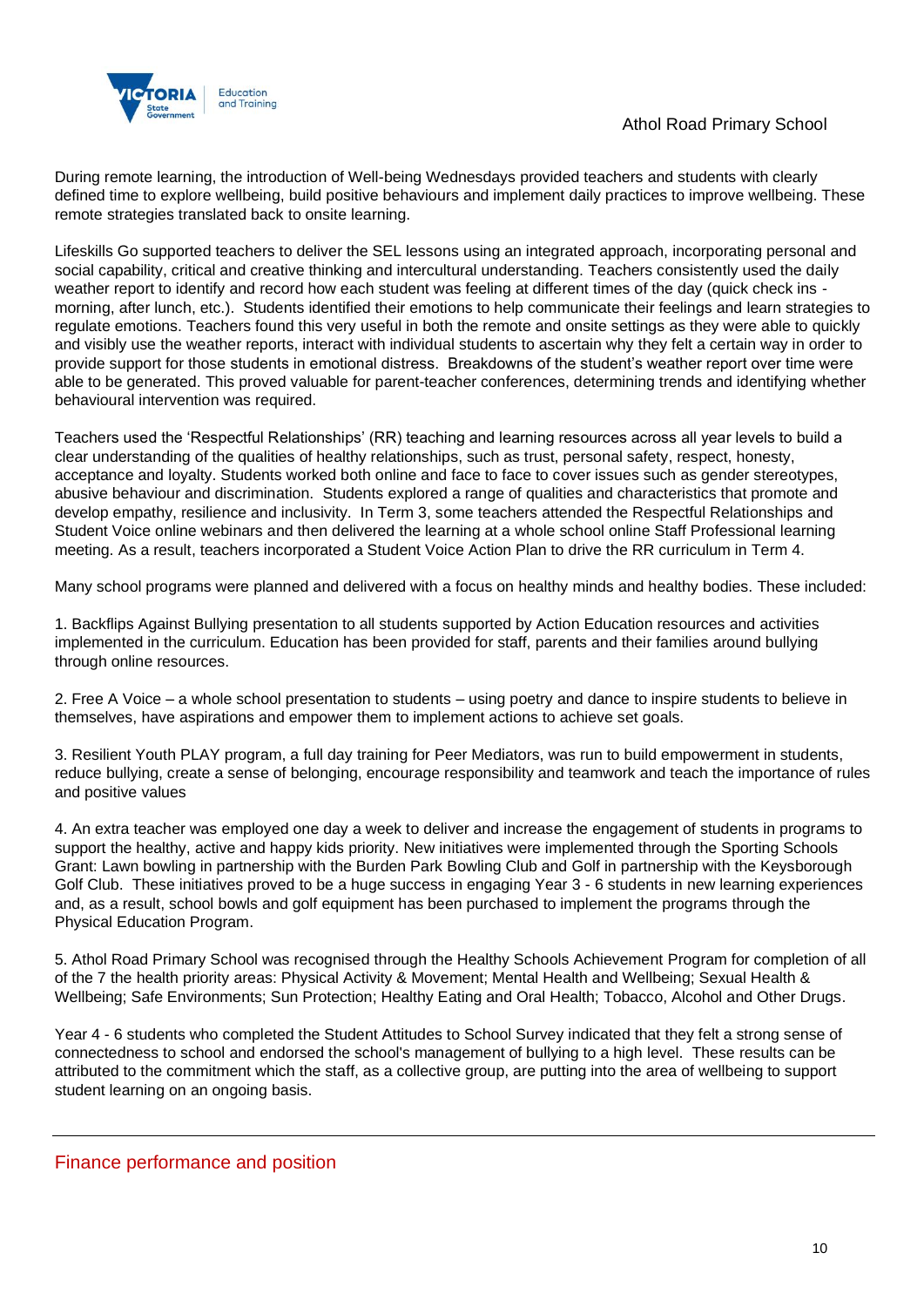

### Athol Road Primary School

Athol Road Primary School is in a good financial position due to strong, strategic financial management by School Council, resulting in a surplus which is targeted at supporting a number of major school projects in 2022 and beyond, some of which have had to be delayed from 2021. Effective financial management allows School Council to maintain low parent payments while ensuring that the educational needs of students are not compromised, thus maintaining a very sound financial position.

The 2018 - 2022 School Strategic Plan and the 2021 Annual Implementation Plan continued to provide the framework for School Council allocation of funds to support school programs and priorities. The school received funding through equity funding, chaplaincy program, child care subsidies, sporting schools, kindergarten per capita grants, School Readiness funding for the kindergarten, Early Childhood Language program, 76 948T COVID payments and a number of small grants to support specific programs.

2021 grants included:

- \$85 444 to construct an inclusive garden which has been delayed until 2022 because of lockdowns
- \$25 000 to construct an outdoor learning space outside the Year 1/2 learning space
- \$76 948 for Bridging the Digital Divide (ICT Replacement)

#### Equity funding in 2021 contributed to:

• employment of staff to address significant student learning and wellbeing needs and support teacher development

- build the capacity of leaders to support teachers to make mathematics engaging and accessible to all students
- build the capacity of teachers through targeted professional learning at point of need in Literacy
- support students through a range of programs to build resilience, knowledge and skills

• respond to the ongoing challenges of COVID: supplies, Food Boxes, access to programs to support remote learning and the live streaming of Graduation

Expenditure included the installation of air conditioning and storage facilities which were added to the state of the art primary school multipurpose learning environment which was completed in 2020 using School Council monies. This space, though significantly underutilized due to lockdowns, will enhance the school's performing arts and physical education programs and support the running of a range of school events within the school community; repairs and extension to the junior playground, painting, window tinting, tree removal, driveway lighting, fence repairs, window blinds, outdoor seating, matting, cafe umbrellas and line and sensory path marking; the building of a staff retreat, replacement staff lockers; new furniture for Out of School Hours Care.

The Athol Road Primary School Kindergarten is managed by School Council through the school's CASES21 program and continues to produce a surplus which inflates the 2021 school surplus. The onsite kindergarten enjoys the luxury of lower costs compared to its standalone counterparts and so is able to provide excellent facilities, equipment and resources for the children who attend the service which is free to all parents. Because of its healthy balance, the payment of Kindergarten fees have been abolished. The kindergarten program continued to operate throughout COVID but with significantly reduced attendance levels.

Because of its healthy financial situation, the kindergarten continues to employ an additional educator thus continuing to be an above ratio staffed kindergarten and also cover 50% to the cost of the employment of the Kindergarten Foundation Liaison Officer. The all weather shade structure and garden enhancements already delayed from 2020 have, once again, been further delayed and will be carried out in 2022.

#### **For more detailed information regarding our school please visit our website at [https://atholroadps.vic.edu.au](https://atholroadps.vic.edu.au/)**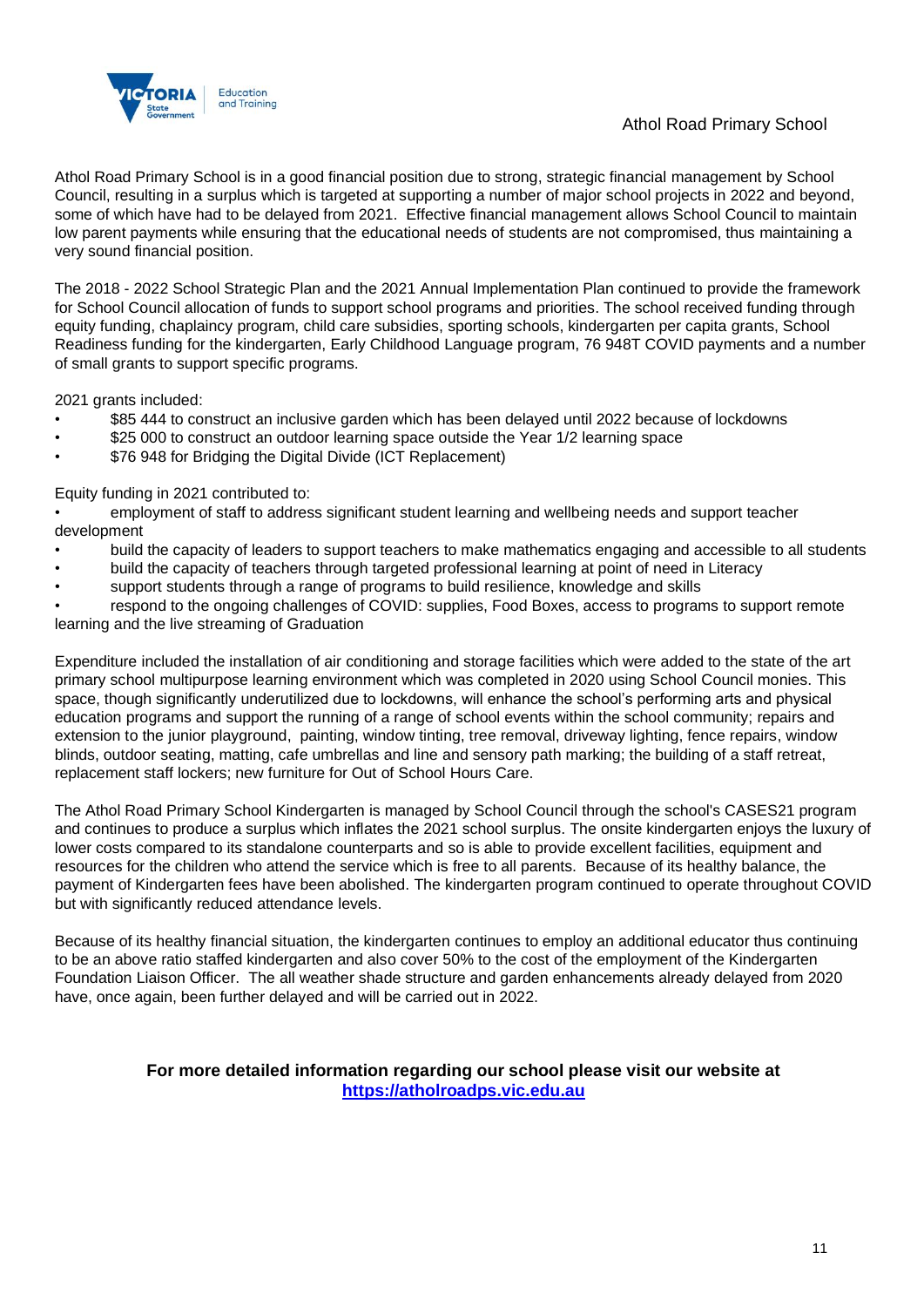

# **Performance Summary**

The Performance Summary for government schools provides an overview of how this school is contributing to the objectives of the Education State and how it compares to other Victorian government schools.

All schools work in partnership with their school community to improve outcomes for children and young people. Sharing this information with parents and the wider school community helps to support community engagement in student learning, a key priority of the Framework for Improving Student Outcomes.

Refer to the 'How to read the Annual Report' section for help on how to interpret this report.

# SCHOOL PROFILE

#### **Enrolment Profile**

A total of 386 students were enrolled at this school in 2021, 198 female and 188 male.

86 percent of students had English as an additional language and 0 percent were Aboriginal or Torres Strait Islander.

#### **Overall Socio-Economic Profile**

The overall school's socio-economic profile is based on the school's Student Family Occupation and Education index (SFOE).

SFOE is a measure of socio-educational disadvantage of a school, based on educational and employment characteristics of the parents/carers of students enrolled at the school. Possible SFOE band values are: Low, Low-Medium, Medium and High. A 'Low' band represents a low level of socio-educational disadvantage, a 'High' band represents a high level of socio-educational disadvantage.

This school's SFOE band value is: High

#### **Parent Satisfaction Summary**

The percent endorsement by parents on their school satisfaction level, as reported in the annual Parent Opinion Survey.

Percent endorsement indicates the percent of positive responses (agree or strongly agree) from parents who responded to the survey.

| <b>Parent Satisfaction</b>       | Latest year<br>(2021) |              |     | <b>Parent Satisfaction (latest year)</b> |                            |     |       |       |
|----------------------------------|-----------------------|--------------|-----|------------------------------------------|----------------------------|-----|-------|-------|
| School percent endorsement:      | 91.5%                 | School       |     |                                          |                            |     |       | 91.5% |
| State average (primary schools): | 81.8%                 | <b>State</b> |     |                                          |                            |     | 81.8% |       |
|                                  |                       | $0\%$        | 20% | 40%                                      | 60%<br>Percent endorsement | 80% | 100%  |       |

#### **School Staff Survey**

The percent endorsement by staff on School Climate, as reported in the annual School Staff Survey.

Percent endorsement indicates the percent of positive responses (agree or strongly agree) from staff who responded to the survey.

Data is suppressed for schools with three or less respondents to the survey for confidentiality reasons.

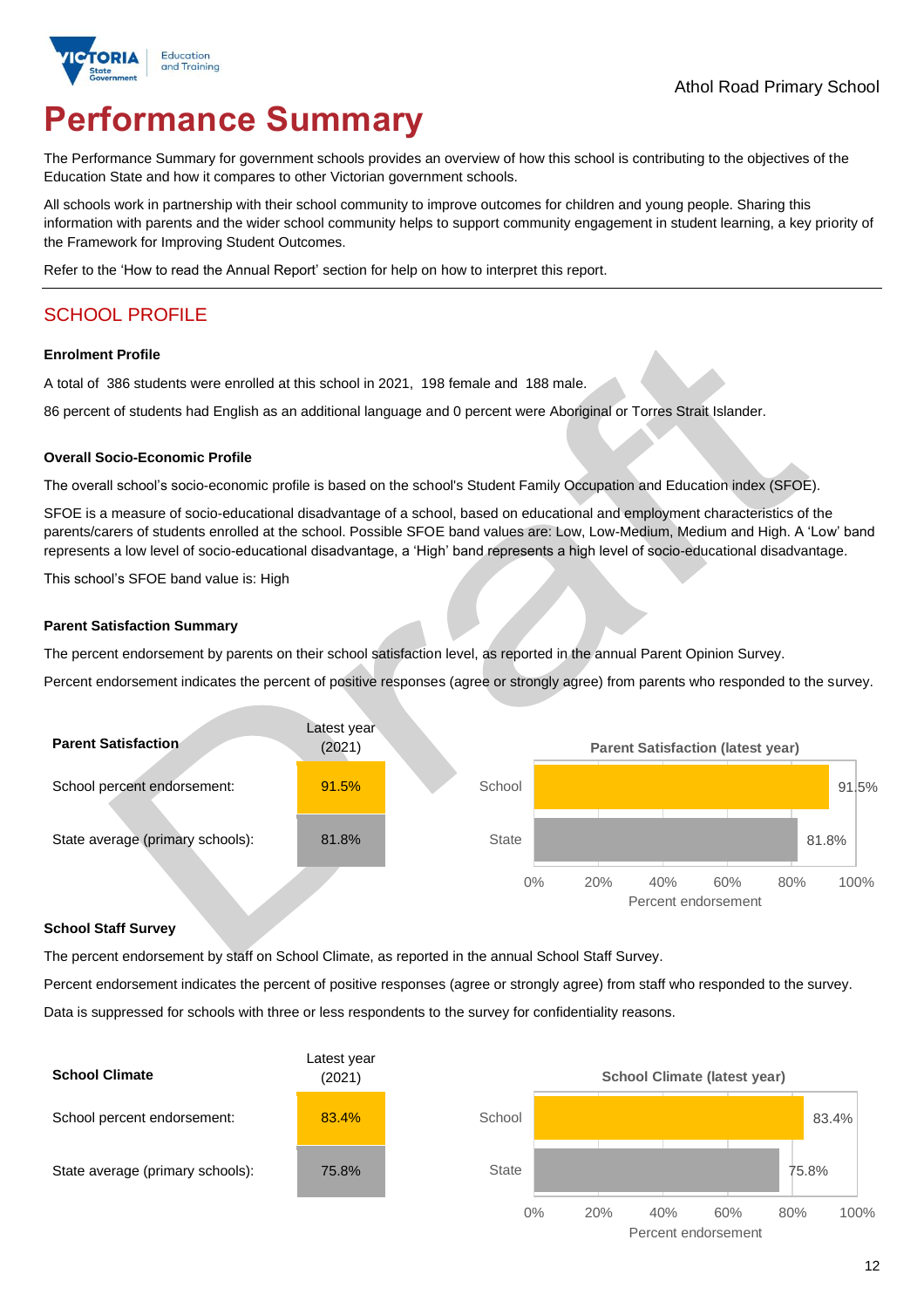

# ACHIEVEMENT

*Key: 'Similar Schools' are a group of Victorian government schools that are like this school, taking into account the school's socioeconomic background of students, the number of non-English speaking students and the size and location of the school.*

#### **Teacher Judgement of student achievement**

Percentage of students working at or above age expected standards in English and Mathematics.

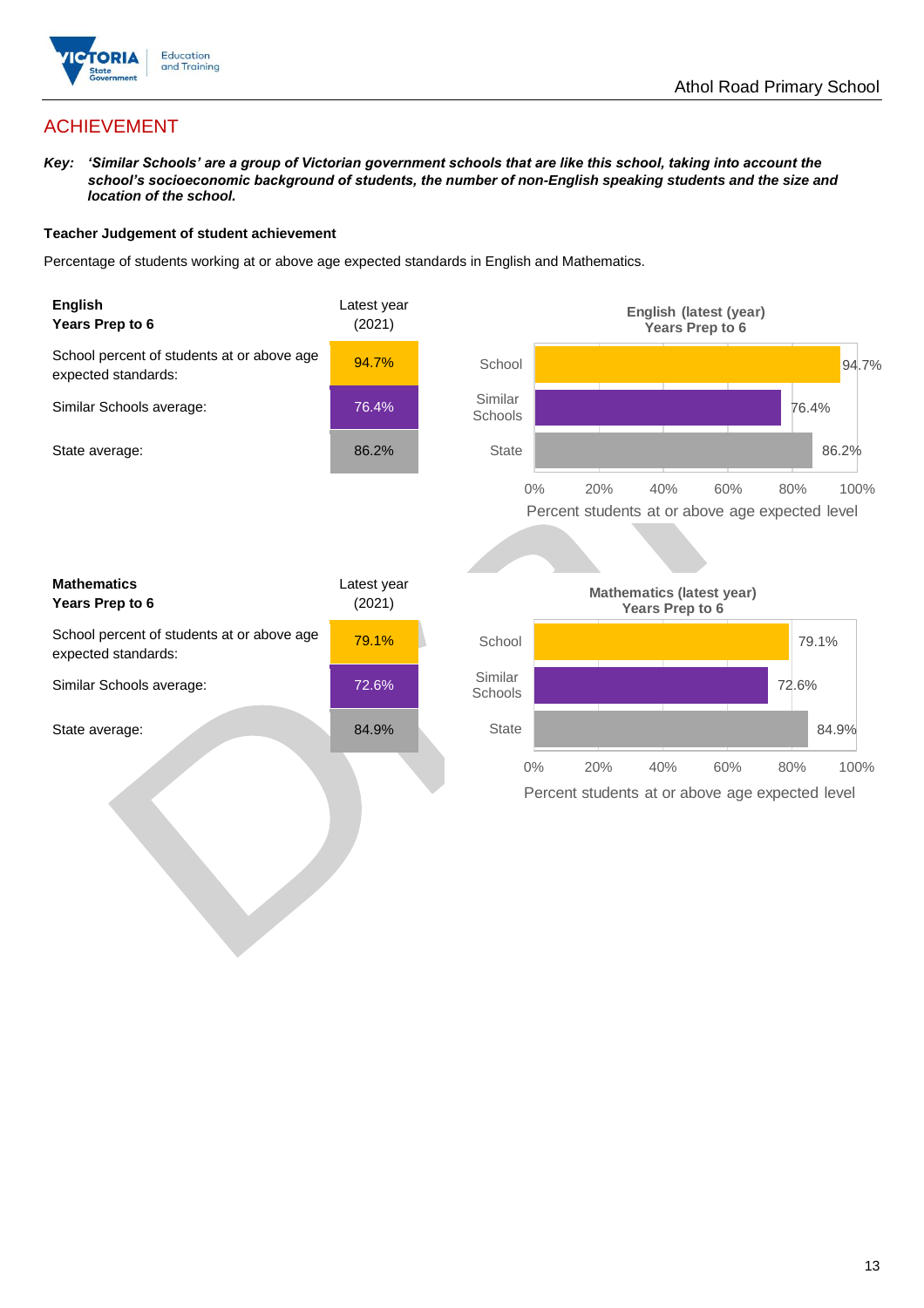

# ACHIEVEMENT (continued)

*Key: 'Similar Schools' are a group of Victorian government schools that are like this school, taking into account the school's socioeconomic background of students, the number of non-English speaking students and the size and location of the school.*

#### **NAPLAN**

Percentage of students in the top three bands of testing in NAPLAN.

Note: NAPLAN tests were not conducted in 2020, hence the 4-year average is the average of 2018, 2019 and 2021 data.

| Reading<br>Year 3                                 | Latest year<br>(2021) | 4-year<br>average |                    | <b>NAPLAN Reading (latest year)</b><br>Year <sub>3</sub>  |       |       |      |
|---------------------------------------------------|-----------------------|-------------------|--------------------|-----------------------------------------------------------|-------|-------|------|
| School percent of students in<br>top three bands: | 73.4%                 | 62.2%             | School             |                                                           |       | 73.4% |      |
| Similar Schools average:                          | 66.9%                 | 63.9%             | Similar<br>Schools |                                                           |       | 66.9% |      |
| State average:                                    | 76.9%                 | 76.5%             | <b>State</b>       |                                                           |       | 76.9% |      |
|                                                   |                       |                   | $0\%$              | 20%<br>40%<br>Percent of students in top three bands      | 60%   | 80%   | 100% |
| Reading<br>Year <sub>5</sub>                      | Latest year<br>(2021) | 4-year<br>average |                    | <b>NAPLAN Reading (latest year)</b><br>Year 5             |       |       |      |
| School percent of students in<br>top three bands: | 60.9%                 | 59.3%             | School             |                                                           |       | 60.9% |      |
| Similar Schools average:                          | 54.5%                 | 50.7%             | Similar<br>Schools |                                                           | 54.5% |       |      |
| State average:                                    | 70.4%                 | 67.7%             | <b>State</b>       |                                                           |       | 70.4% |      |
|                                                   |                       |                   | $0\%$              | 20%<br>40%<br>Percent of students in top three bands      | 60%   | 80%   | 100% |
|                                                   |                       |                   |                    |                                                           |       |       |      |
| <b>Numeracy</b><br>Year <sub>3</sub>              | Latest year<br>(2021) | 4-year<br>average |                    | <b>NAPLAN Numeracy (latest year)</b><br>Year <sub>3</sub> |       |       |      |
| School percent of students in<br>top three bands: | 74.6%                 | 60.2%             | School             |                                                           |       | 74.6% |      |
| Similar Schools average:                          | 54.1%                 | 52.0%             | Similar<br>Schools |                                                           | 54.1% |       |      |
| State average:                                    | 67.6%                 | 69.1%             | <b>State</b>       |                                                           |       | 67.6% |      |
|                                                   |                       |                   | $0\%$              | 20%<br>40%<br>Percent of students in top three bands      | 60%   | 80%   | 100% |
| <b>Numeracy</b><br>Year 5                         | Latest year<br>(2021) | 4-year<br>average |                    | <b>NAPLAN Numeracy (latest year)</b><br>Year 5            |       |       |      |
| School percent of students in<br>top three bands: | 53.2%                 | 53.0%             | School             |                                                           | 53.2% |       |      |
| Similar Schools average:                          | 46.4%                 | 44.1%             | Similar<br>Schools |                                                           | 46.4% |       |      |
| State average:                                    | 61.6%                 | 60.0%             | <b>State</b>       |                                                           |       | 61.6% |      |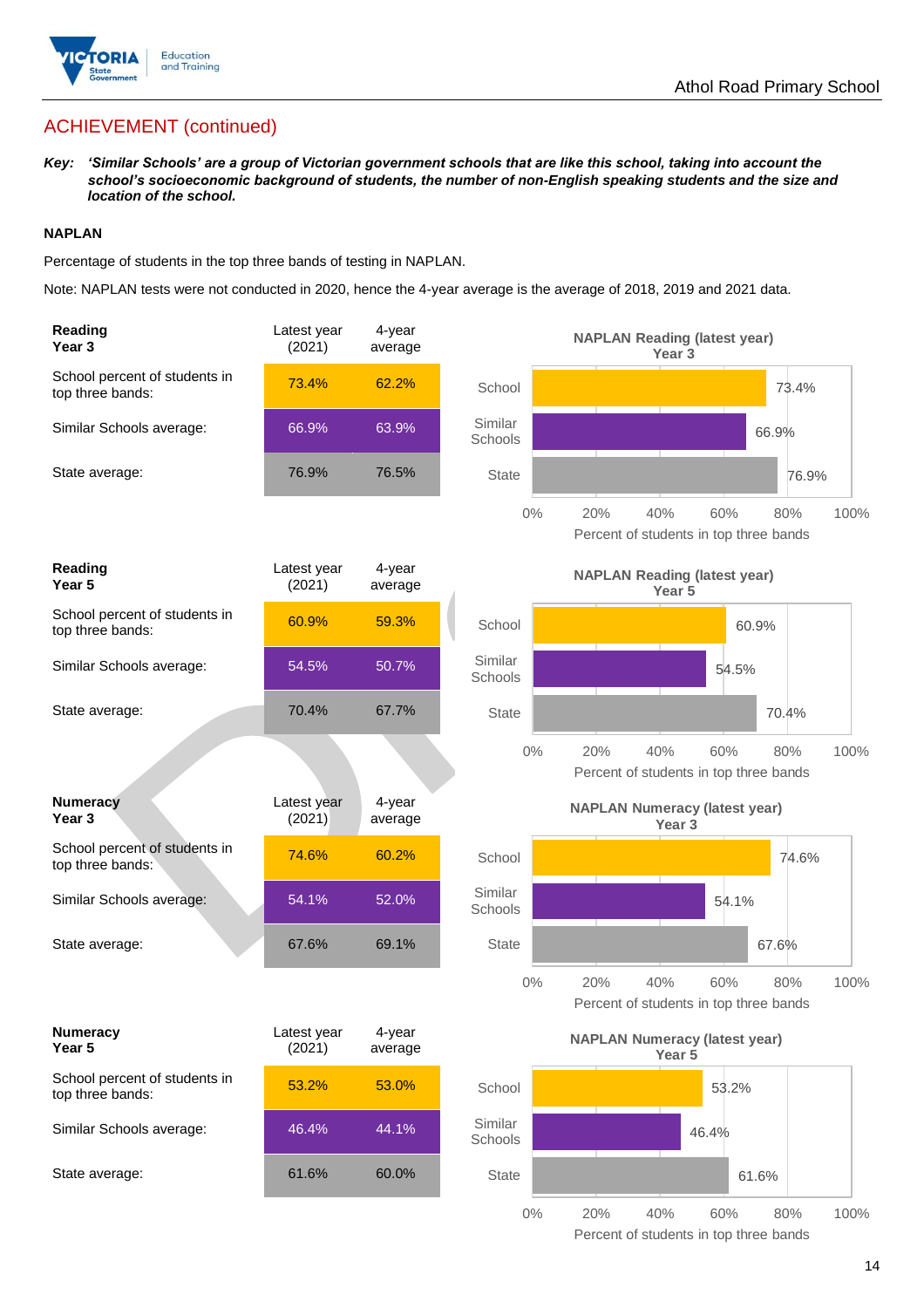

# ACHIEVEMENT (continued)

#### **NAPLAN Learning Gain**

NAPLAN learning gain is determined by comparing a student's current year result relative to the results of all 'similar' Victorian students (i.e., students in all sectors in the same year level who had the same score two years prior). If the current year result is in the top 25 percent, their gain level is categorised as 'High'; middle 50 percent is 'Medium'; bottom 25 percent is 'Low'.

#### **Learning Gain Year 3 (2019) to Year 5 (2021)**

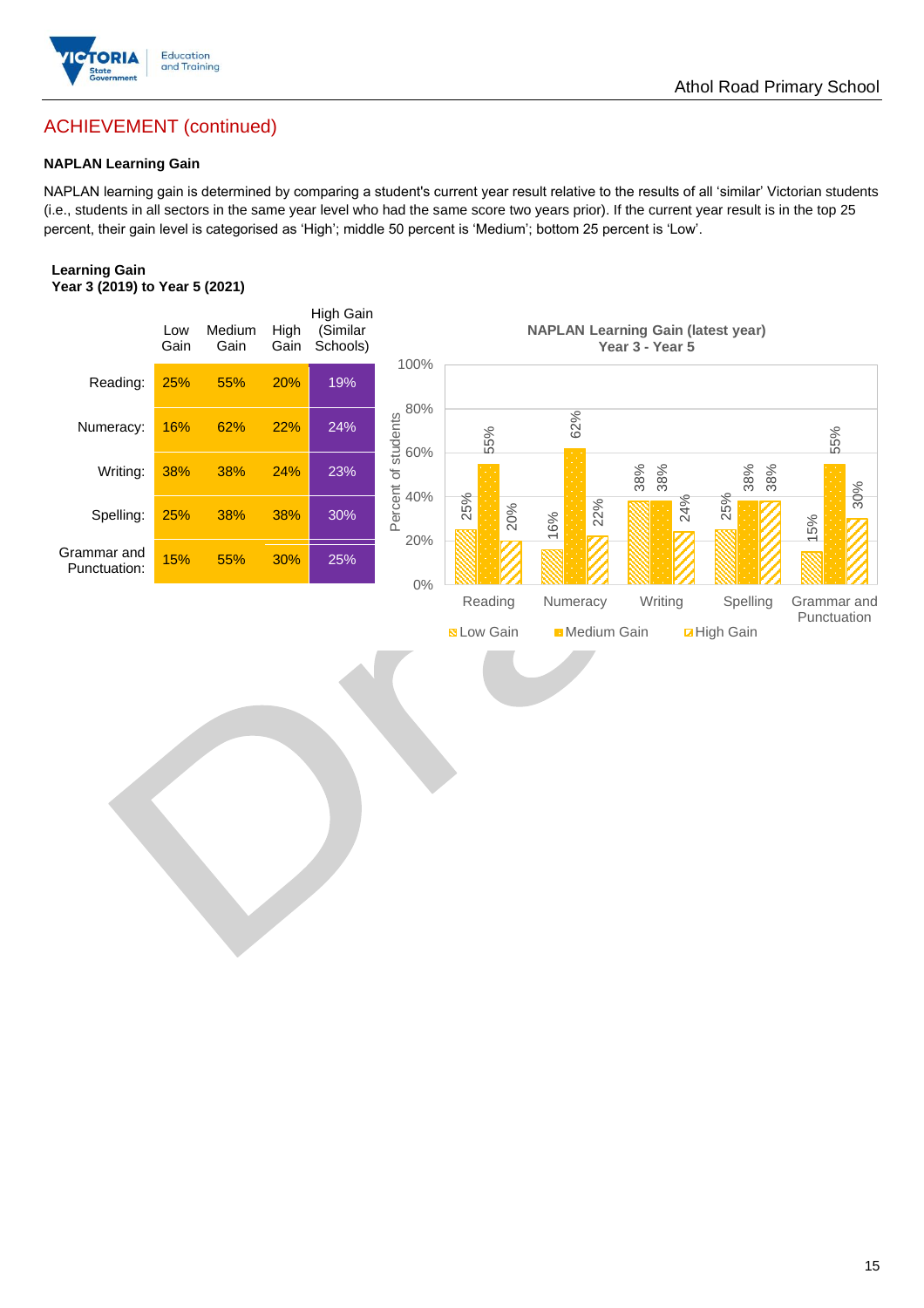

# ENGAGEMENT

*Key: 'Similar Schools' are a group of Victorian government schools that are like this school, taking into account the school's socioeconomic background of students, the number of non-English speaking students and the size and location of the school.*

#### **Average Number of Student Absence Days**

Absence from school can impact on students' learning. Common reasons for non-attendance include illness and extended family holidays. Absence and attendance data in 2020 and 2021 may have been influenced by COVID-19.

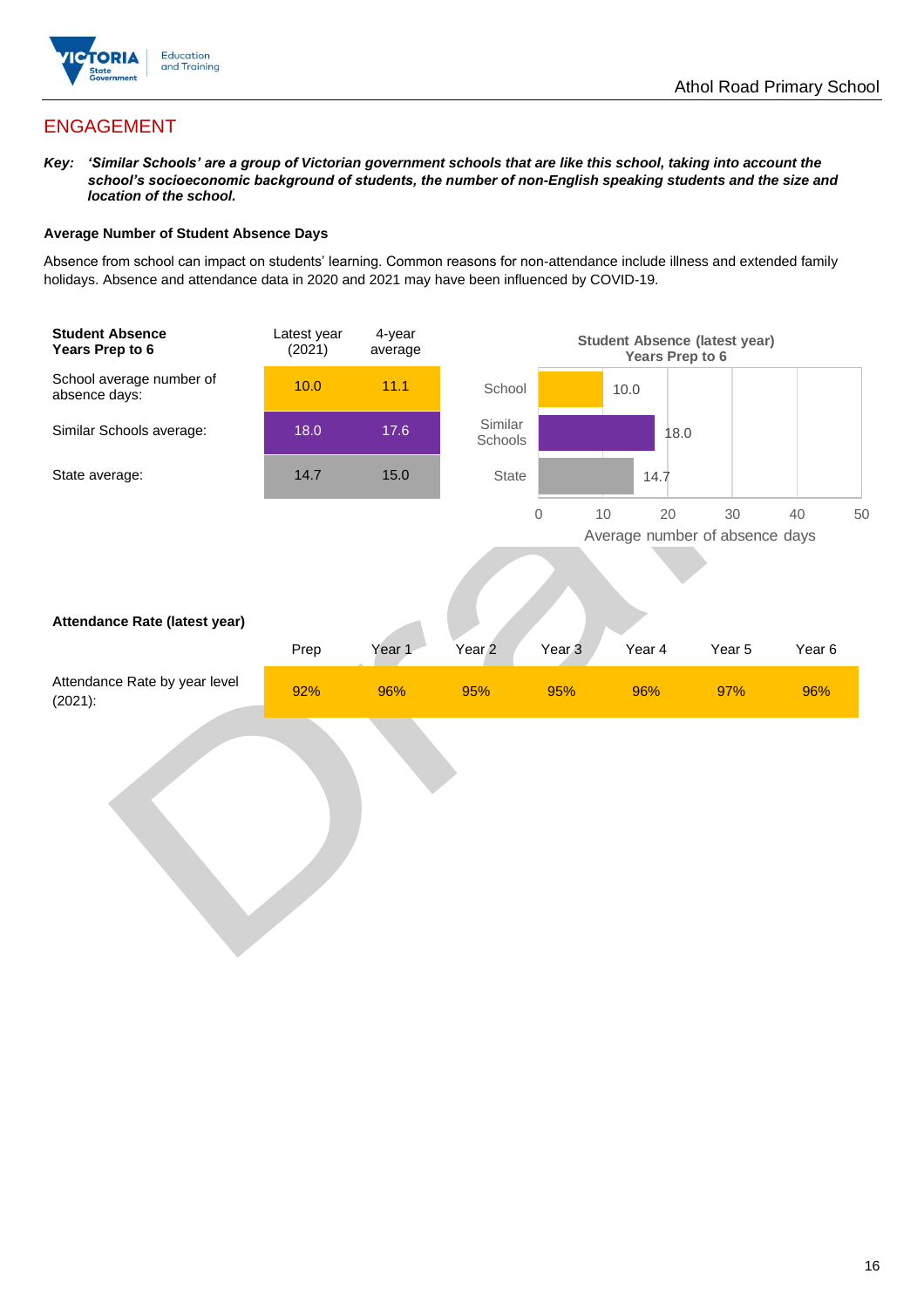![](_page_16_Picture_1.jpeg)

# **WELLBEING**

*Key: 'Similar Schools' are a group of Victorian government schools that are like this school, taking into account the school's socioeconomic background of students, the number of non-English speaking students and the size and location of the school.*

#### **Student Attitudes to School – Sense of Connectedness**

The percent endorsement on Sense of Connectedness factor, as reported in the Attitudes to School Survey completed annually by Victorian government school students, indicates the percent of positive responses (agree or strongly agree).

| <b>Sense of Connectedness</b><br>Years 4 to 6 | Latest year<br>(2021) | 4-year<br>average |
|-----------------------------------------------|-----------------------|-------------------|
| School percent endorsement:                   | 84.7%                 | 85.2%             |
| Similar Schools average:                      | 82.7%                 | 83.8%             |
| State average:                                | 79.5%                 | 80.4%             |

*Due to lower participation rates, differences in the timing of the survey/length of survey period and the general impact of Covid19 across 2020 and 2021, data are often not comparable with previous years or within similar school groups. Care should be taken when interpreting these results.*

![](_page_16_Figure_8.jpeg)

#### **Student Attitudes to School – Management of Bullying**

The percent endorsement on Management of Bullying factor, as reported in the Attitudes to School Survey completed annually by Victorian government school students, indicates the percent of positive responses (agree or strongly agree).

| <b>Management of Bullying</b><br>Years 4 to 6 | Latest year<br>(2021) | 4-year<br>average |  |
|-----------------------------------------------|-----------------------|-------------------|--|
| School percent endorsement:                   | 79.7%                 | 83.7%             |  |
| Similar Schools average:                      | 80.9%                 | 81.8%             |  |
| State average:                                | 78.4%                 | 79.7%             |  |

*Due to lower participation rates, differences in the timing of the survey/length of survey period and the general impact of Covid19 across 2020 and 2021, data are often not comparable with previous years or within similar school groups. Care should be taken when interpreting these results.*

![](_page_16_Figure_13.jpeg)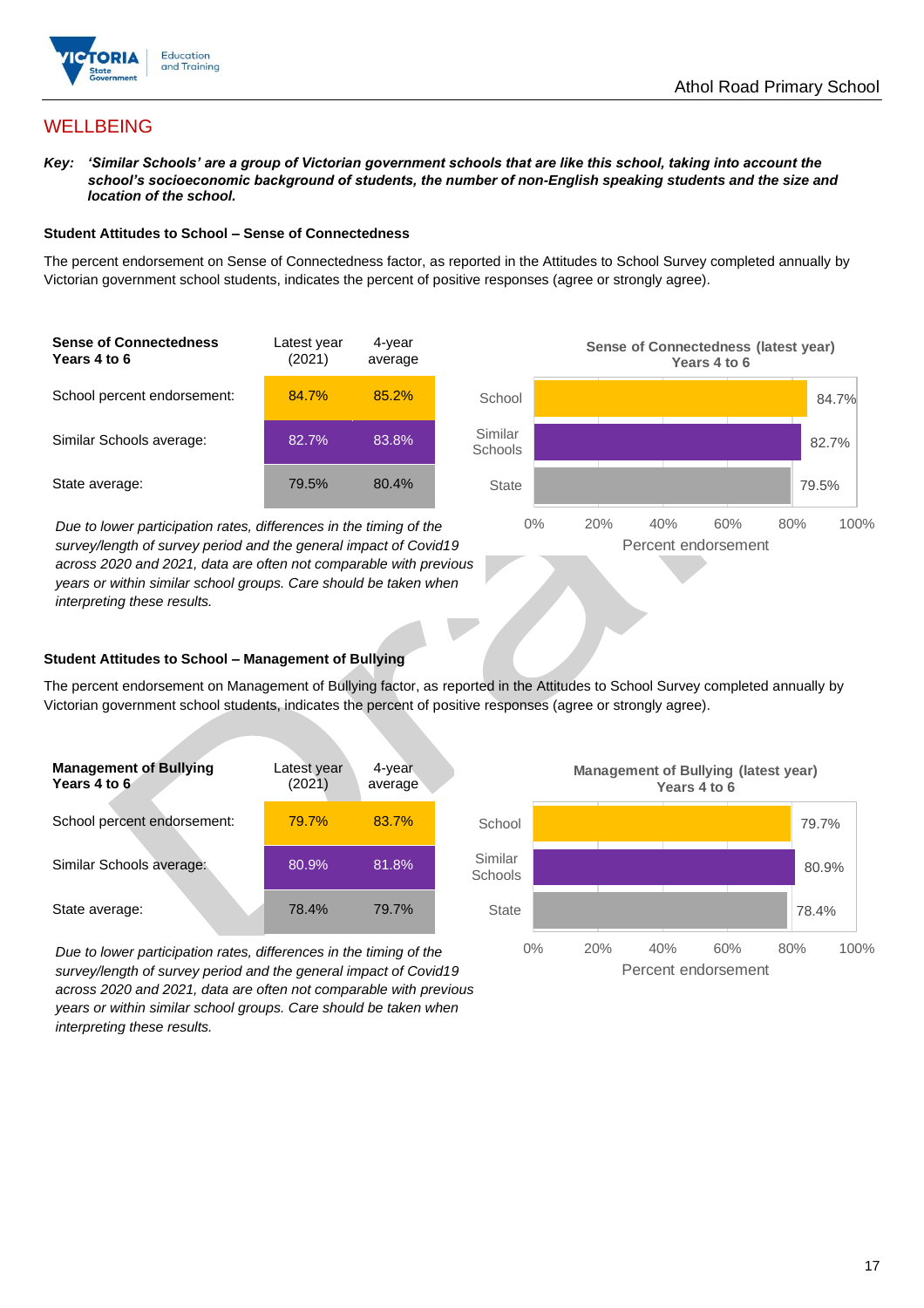![](_page_17_Picture_1.jpeg)

# **Financial Performance and Position**

FINANCIAL PERFORMANCE - OPERATING STATEMENT SUMMARY FOR THE YEAR ENDING 31 DECEMBER, 2021

| <b>Revenue</b><br><b>Actual</b><br>\$5,377,611<br><b>Student Resource Package</b><br><b>Government Provided DET Grants</b><br>\$1,515,305<br>\$37,795<br>Government Grants Commonwealth<br>\$0<br><b>Government Grants State</b><br>\$12,095<br><b>Revenue Other</b><br><b>Locally Raised Funds</b><br>\$242,594<br><b>Capital Grants</b><br>\$0<br>\$7,185,400<br><b>Total Operating Revenue</b><br>Equity <sup>1</sup><br><b>Actual</b><br>\$1,042,880<br>Equity (Social Disadvantage)<br>\$0<br>Equity (Catch Up)<br>\$0<br><b>Transition Funding</b><br>\$0<br>Equity (Social Disadvantage - Extraordinary Growth)<br>\$1,042,880<br><b>Equity Total</b><br><b>Expenditure</b><br><b>Actual</b><br>Student Resource Package <sup>2</sup><br>\$4,451,054<br>\$0<br>Adjustments<br>\$49,143<br><b>Books &amp; Publications</b><br>\$58,409<br>Camps/Excursions/Activities<br>\$7,787<br><b>Communication Costs</b><br>Consumables<br>\$68,607<br>Miscellaneous Expense <sup>3</sup><br>\$22,755<br>Professional Development<br>\$14,579<br>Equipment/Maintenance/Hire<br>\$223,755<br><b>Property Services</b><br>\$267,810<br>Salaries & Allowances <sup>4</sup><br>\$0<br>\$398,800<br><b>Support Services</b><br>Trading & Fundraising<br>\$61,634<br>\$0<br>Motor Vehicle Expenses<br>\$0<br><b>Travel &amp; Subsistence</b><br><b>Utilities</b><br>\$23,753<br><b>Total Operating Expenditure</b><br>\$5,648,087<br><b>Net Operating Surplus/-Deficit</b><br>\$1,537,314<br><b>Asset Acquisitions</b><br>\$68,078 |  |
|--------------------------------------------------------------------------------------------------------------------------------------------------------------------------------------------------------------------------------------------------------------------------------------------------------------------------------------------------------------------------------------------------------------------------------------------------------------------------------------------------------------------------------------------------------------------------------------------------------------------------------------------------------------------------------------------------------------------------------------------------------------------------------------------------------------------------------------------------------------------------------------------------------------------------------------------------------------------------------------------------------------------------------------------------------------------------------------------------------------------------------------------------------------------------------------------------------------------------------------------------------------------------------------------------------------------------------------------------------------------------------------------------------------------------------------------------------------------------------------------------------------------------|--|
|                                                                                                                                                                                                                                                                                                                                                                                                                                                                                                                                                                                                                                                                                                                                                                                                                                                                                                                                                                                                                                                                                                                                                                                                                                                                                                                                                                                                                                                                                                                          |  |
|                                                                                                                                                                                                                                                                                                                                                                                                                                                                                                                                                                                                                                                                                                                                                                                                                                                                                                                                                                                                                                                                                                                                                                                                                                                                                                                                                                                                                                                                                                                          |  |
|                                                                                                                                                                                                                                                                                                                                                                                                                                                                                                                                                                                                                                                                                                                                                                                                                                                                                                                                                                                                                                                                                                                                                                                                                                                                                                                                                                                                                                                                                                                          |  |
|                                                                                                                                                                                                                                                                                                                                                                                                                                                                                                                                                                                                                                                                                                                                                                                                                                                                                                                                                                                                                                                                                                                                                                                                                                                                                                                                                                                                                                                                                                                          |  |
|                                                                                                                                                                                                                                                                                                                                                                                                                                                                                                                                                                                                                                                                                                                                                                                                                                                                                                                                                                                                                                                                                                                                                                                                                                                                                                                                                                                                                                                                                                                          |  |
|                                                                                                                                                                                                                                                                                                                                                                                                                                                                                                                                                                                                                                                                                                                                                                                                                                                                                                                                                                                                                                                                                                                                                                                                                                                                                                                                                                                                                                                                                                                          |  |
|                                                                                                                                                                                                                                                                                                                                                                                                                                                                                                                                                                                                                                                                                                                                                                                                                                                                                                                                                                                                                                                                                                                                                                                                                                                                                                                                                                                                                                                                                                                          |  |
|                                                                                                                                                                                                                                                                                                                                                                                                                                                                                                                                                                                                                                                                                                                                                                                                                                                                                                                                                                                                                                                                                                                                                                                                                                                                                                                                                                                                                                                                                                                          |  |
|                                                                                                                                                                                                                                                                                                                                                                                                                                                                                                                                                                                                                                                                                                                                                                                                                                                                                                                                                                                                                                                                                                                                                                                                                                                                                                                                                                                                                                                                                                                          |  |
|                                                                                                                                                                                                                                                                                                                                                                                                                                                                                                                                                                                                                                                                                                                                                                                                                                                                                                                                                                                                                                                                                                                                                                                                                                                                                                                                                                                                                                                                                                                          |  |
|                                                                                                                                                                                                                                                                                                                                                                                                                                                                                                                                                                                                                                                                                                                                                                                                                                                                                                                                                                                                                                                                                                                                                                                                                                                                                                                                                                                                                                                                                                                          |  |
|                                                                                                                                                                                                                                                                                                                                                                                                                                                                                                                                                                                                                                                                                                                                                                                                                                                                                                                                                                                                                                                                                                                                                                                                                                                                                                                                                                                                                                                                                                                          |  |
|                                                                                                                                                                                                                                                                                                                                                                                                                                                                                                                                                                                                                                                                                                                                                                                                                                                                                                                                                                                                                                                                                                                                                                                                                                                                                                                                                                                                                                                                                                                          |  |
|                                                                                                                                                                                                                                                                                                                                                                                                                                                                                                                                                                                                                                                                                                                                                                                                                                                                                                                                                                                                                                                                                                                                                                                                                                                                                                                                                                                                                                                                                                                          |  |
|                                                                                                                                                                                                                                                                                                                                                                                                                                                                                                                                                                                                                                                                                                                                                                                                                                                                                                                                                                                                                                                                                                                                                                                                                                                                                                                                                                                                                                                                                                                          |  |
|                                                                                                                                                                                                                                                                                                                                                                                                                                                                                                                                                                                                                                                                                                                                                                                                                                                                                                                                                                                                                                                                                                                                                                                                                                                                                                                                                                                                                                                                                                                          |  |
|                                                                                                                                                                                                                                                                                                                                                                                                                                                                                                                                                                                                                                                                                                                                                                                                                                                                                                                                                                                                                                                                                                                                                                                                                                                                                                                                                                                                                                                                                                                          |  |
|                                                                                                                                                                                                                                                                                                                                                                                                                                                                                                                                                                                                                                                                                                                                                                                                                                                                                                                                                                                                                                                                                                                                                                                                                                                                                                                                                                                                                                                                                                                          |  |
|                                                                                                                                                                                                                                                                                                                                                                                                                                                                                                                                                                                                                                                                                                                                                                                                                                                                                                                                                                                                                                                                                                                                                                                                                                                                                                                                                                                                                                                                                                                          |  |
|                                                                                                                                                                                                                                                                                                                                                                                                                                                                                                                                                                                                                                                                                                                                                                                                                                                                                                                                                                                                                                                                                                                                                                                                                                                                                                                                                                                                                                                                                                                          |  |
|                                                                                                                                                                                                                                                                                                                                                                                                                                                                                                                                                                                                                                                                                                                                                                                                                                                                                                                                                                                                                                                                                                                                                                                                                                                                                                                                                                                                                                                                                                                          |  |
|                                                                                                                                                                                                                                                                                                                                                                                                                                                                                                                                                                                                                                                                                                                                                                                                                                                                                                                                                                                                                                                                                                                                                                                                                                                                                                                                                                                                                                                                                                                          |  |
|                                                                                                                                                                                                                                                                                                                                                                                                                                                                                                                                                                                                                                                                                                                                                                                                                                                                                                                                                                                                                                                                                                                                                                                                                                                                                                                                                                                                                                                                                                                          |  |
|                                                                                                                                                                                                                                                                                                                                                                                                                                                                                                                                                                                                                                                                                                                                                                                                                                                                                                                                                                                                                                                                                                                                                                                                                                                                                                                                                                                                                                                                                                                          |  |
|                                                                                                                                                                                                                                                                                                                                                                                                                                                                                                                                                                                                                                                                                                                                                                                                                                                                                                                                                                                                                                                                                                                                                                                                                                                                                                                                                                                                                                                                                                                          |  |
|                                                                                                                                                                                                                                                                                                                                                                                                                                                                                                                                                                                                                                                                                                                                                                                                                                                                                                                                                                                                                                                                                                                                                                                                                                                                                                                                                                                                                                                                                                                          |  |
|                                                                                                                                                                                                                                                                                                                                                                                                                                                                                                                                                                                                                                                                                                                                                                                                                                                                                                                                                                                                                                                                                                                                                                                                                                                                                                                                                                                                                                                                                                                          |  |
|                                                                                                                                                                                                                                                                                                                                                                                                                                                                                                                                                                                                                                                                                                                                                                                                                                                                                                                                                                                                                                                                                                                                                                                                                                                                                                                                                                                                                                                                                                                          |  |
|                                                                                                                                                                                                                                                                                                                                                                                                                                                                                                                                                                                                                                                                                                                                                                                                                                                                                                                                                                                                                                                                                                                                                                                                                                                                                                                                                                                                                                                                                                                          |  |
|                                                                                                                                                                                                                                                                                                                                                                                                                                                                                                                                                                                                                                                                                                                                                                                                                                                                                                                                                                                                                                                                                                                                                                                                                                                                                                                                                                                                                                                                                                                          |  |
|                                                                                                                                                                                                                                                                                                                                                                                                                                                                                                                                                                                                                                                                                                                                                                                                                                                                                                                                                                                                                                                                                                                                                                                                                                                                                                                                                                                                                                                                                                                          |  |
|                                                                                                                                                                                                                                                                                                                                                                                                                                                                                                                                                                                                                                                                                                                                                                                                                                                                                                                                                                                                                                                                                                                                                                                                                                                                                                                                                                                                                                                                                                                          |  |
|                                                                                                                                                                                                                                                                                                                                                                                                                                                                                                                                                                                                                                                                                                                                                                                                                                                                                                                                                                                                                                                                                                                                                                                                                                                                                                                                                                                                                                                                                                                          |  |
|                                                                                                                                                                                                                                                                                                                                                                                                                                                                                                                                                                                                                                                                                                                                                                                                                                                                                                                                                                                                                                                                                                                                                                                                                                                                                                                                                                                                                                                                                                                          |  |
|                                                                                                                                                                                                                                                                                                                                                                                                                                                                                                                                                                                                                                                                                                                                                                                                                                                                                                                                                                                                                                                                                                                                                                                                                                                                                                                                                                                                                                                                                                                          |  |
|                                                                                                                                                                                                                                                                                                                                                                                                                                                                                                                                                                                                                                                                                                                                                                                                                                                                                                                                                                                                                                                                                                                                                                                                                                                                                                                                                                                                                                                                                                                          |  |
|                                                                                                                                                                                                                                                                                                                                                                                                                                                                                                                                                                                                                                                                                                                                                                                                                                                                                                                                                                                                                                                                                                                                                                                                                                                                                                                                                                                                                                                                                                                          |  |

(1) The equity funding reported above is a subset of the overall revenue reported by the school.

(2) Student Resource Package Expenditure figures are as of 24 Feb 2022 and are subject to change during the reconciliation process.

(3) Miscellaneous Expenses include bank charges, administration expenses, insurance and taxation charges.

(4) Salaries and Allowances refers to school-level payroll.